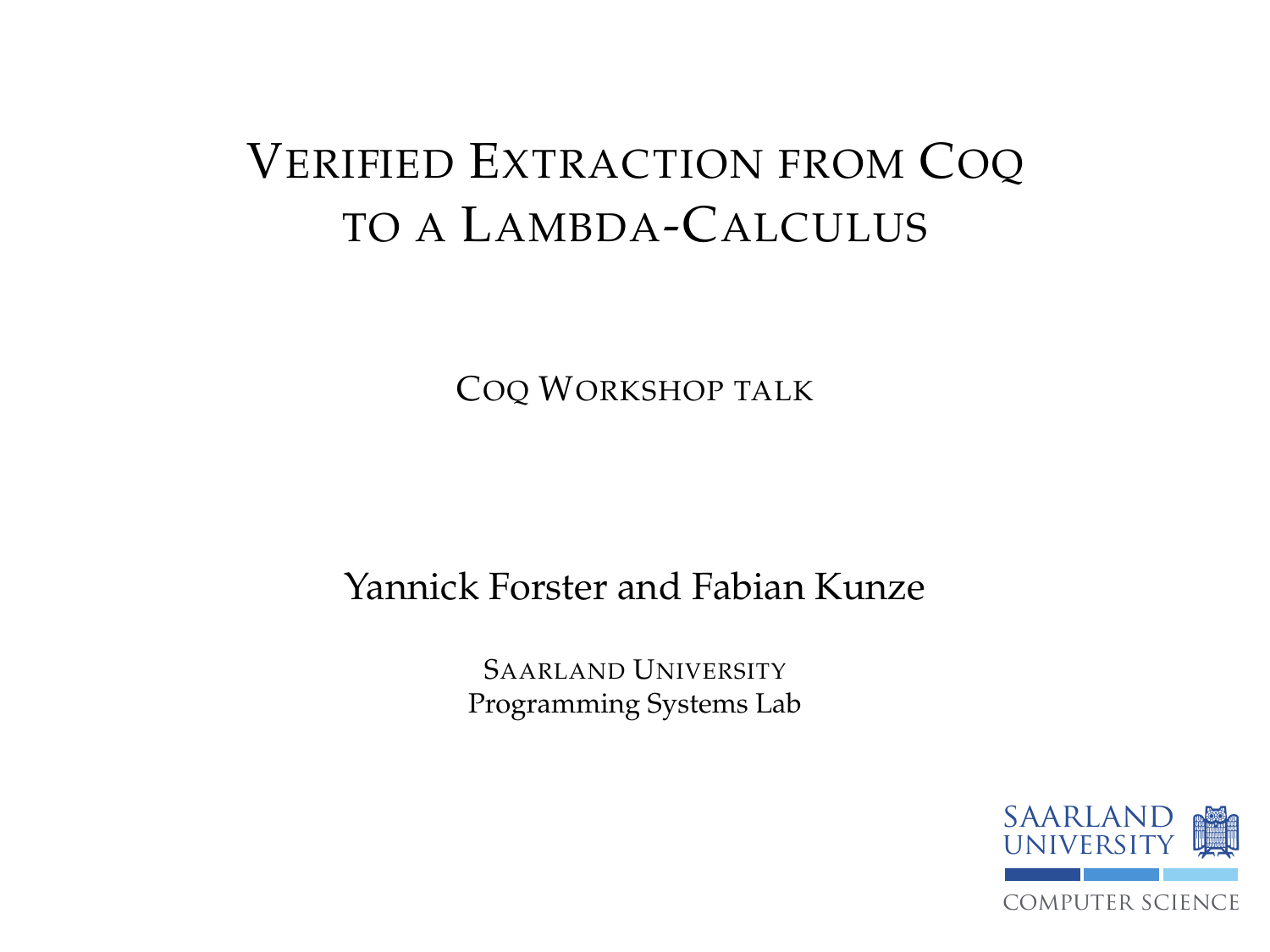| The Language | Encodings | Representation | Internalization | In Practice |
|--------------|-----------|----------------|-----------------|-------------|
| 000000       | 00000     | 000            | 0000000000      | ОC          |
|              |           |                |                 |             |

## A VERIFIED SELF INTERPRETER IN THE  $\lambda$ -CALCULUS

```
Definition Eva :=
     R(\lambda)(\lambda)((0 (<math>\lambda</math> none))(λ (λ
              (3 none)
                 (\lambda(((50) 2)(\lambda(((6 1) 2)(\lambda((1 (\lambda \text{ none})) (\lambda (\lambda \text{ none}))) (\lambda (83) ((\text{Subst 0}) \text{ Zero}) 1))))none)) none)))) (\lambda \text{ some (Lam 0)})))
```
**Lemma** Eva\_correct k s : Eva (enc k) (tenc s)  $\equiv$  oenc (eva k s). **Proof**.

```
(∗ including lemmas: 75 lines correctness proof ∗)
Qed.
```
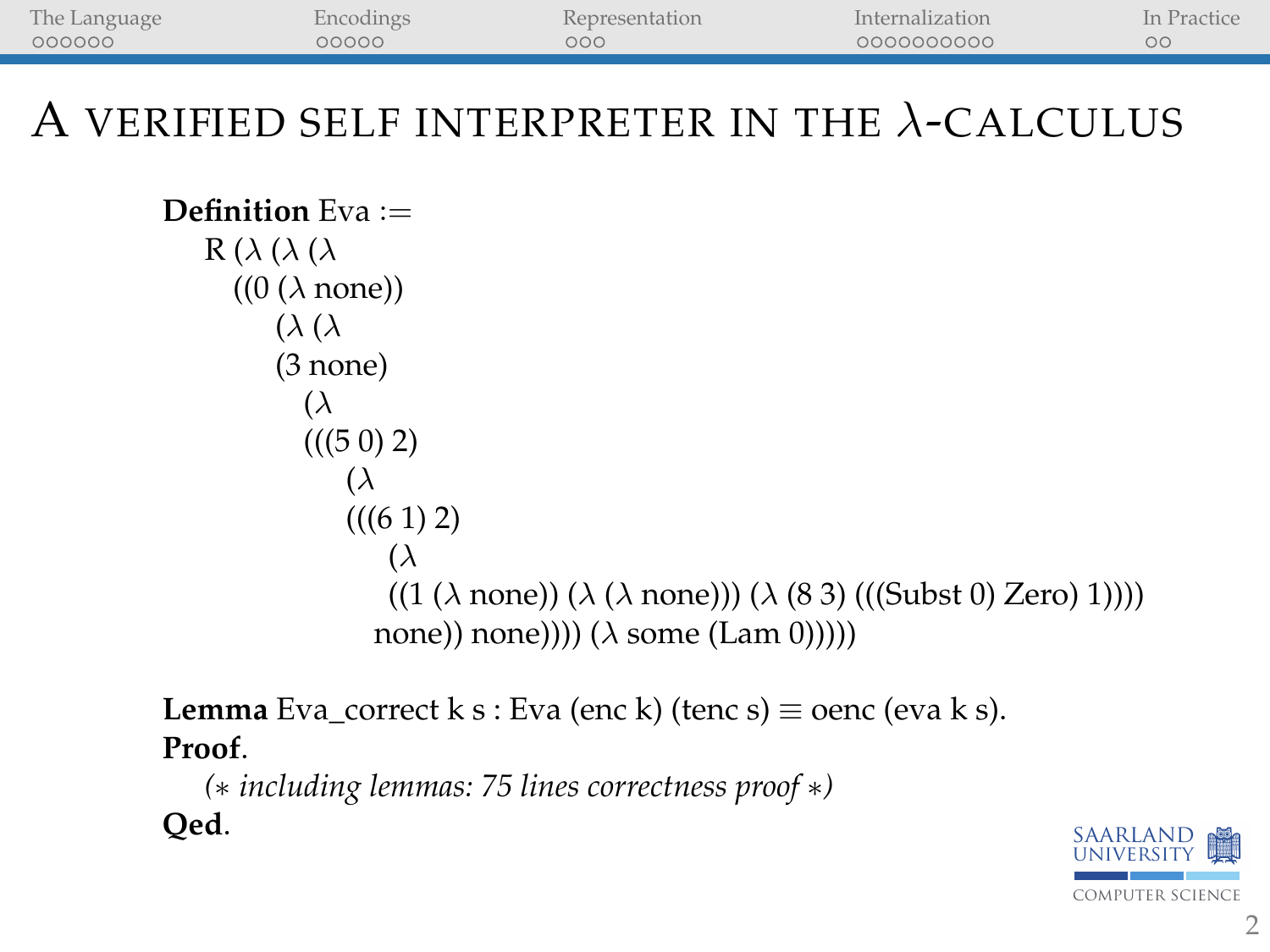| The Language    |     |            |  |
|-----------------|-----|------------|--|
| 000000<br>00000 | ooc | 0000000000 |  |

#### ... AND WITH OUR FRAMEWORK

**Instance** term\_eva : internalized eva.

**Proof**.

internalizeR. revert y0. induction y; intros[]; recStep P; crush. **repeat** (**destruct** \_ ; crush). **Defined**.

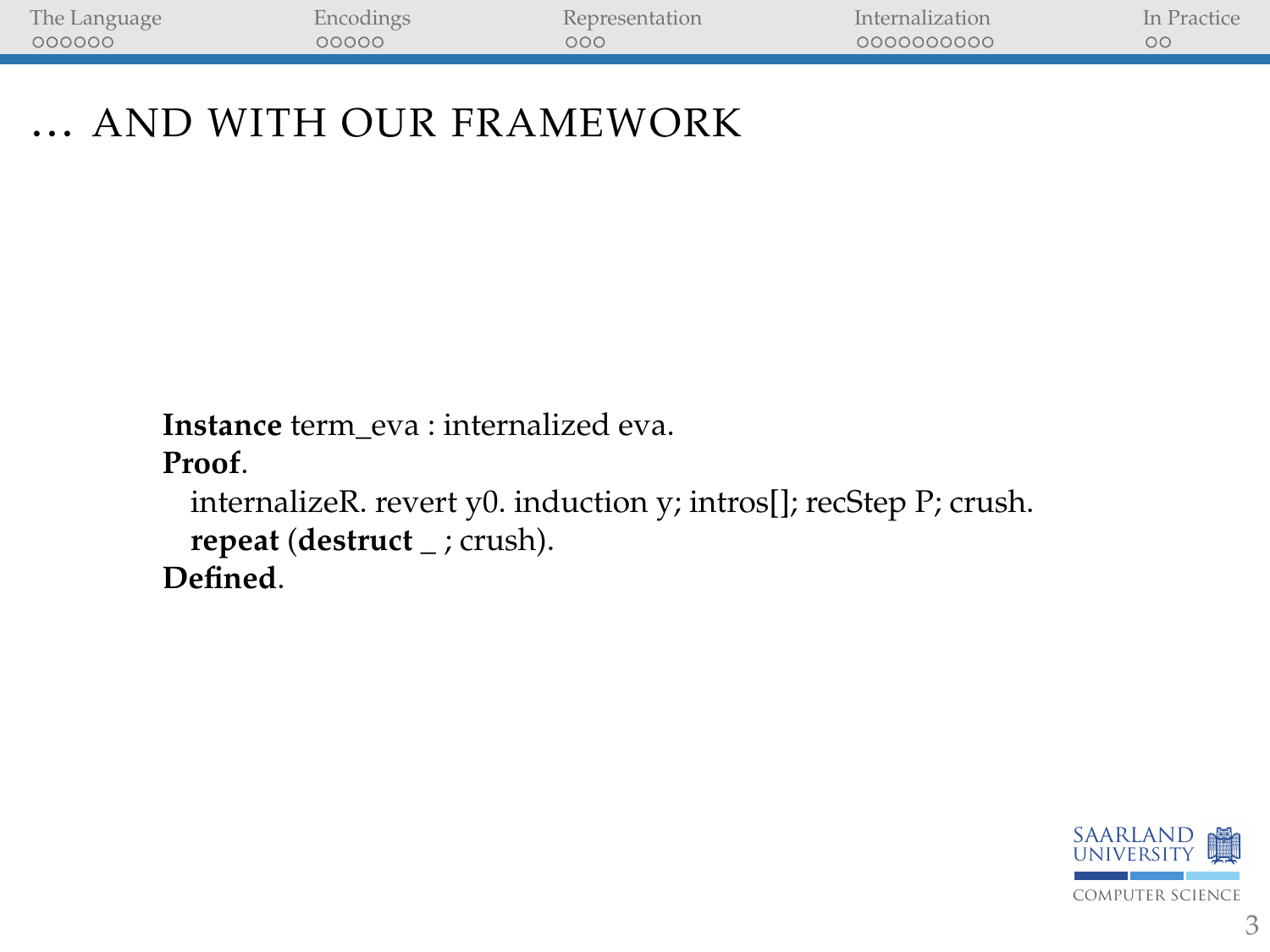| The Language |              |     | Internalization | In |
|--------------|--------------|-----|-----------------|----|
| 000000       | <u>ാററററ</u> | 200 | 0000000000      | oο |
|              |              |     |                 |    |
|              |              |     |                 |    |

- **Framework to extract Coq terms to**  $\lambda$ **-terms**
- $\triangleright$  Semi-automatic verification (only briefly mentioned in this talk)
- $\triangleright$  Development of computability theory in this framework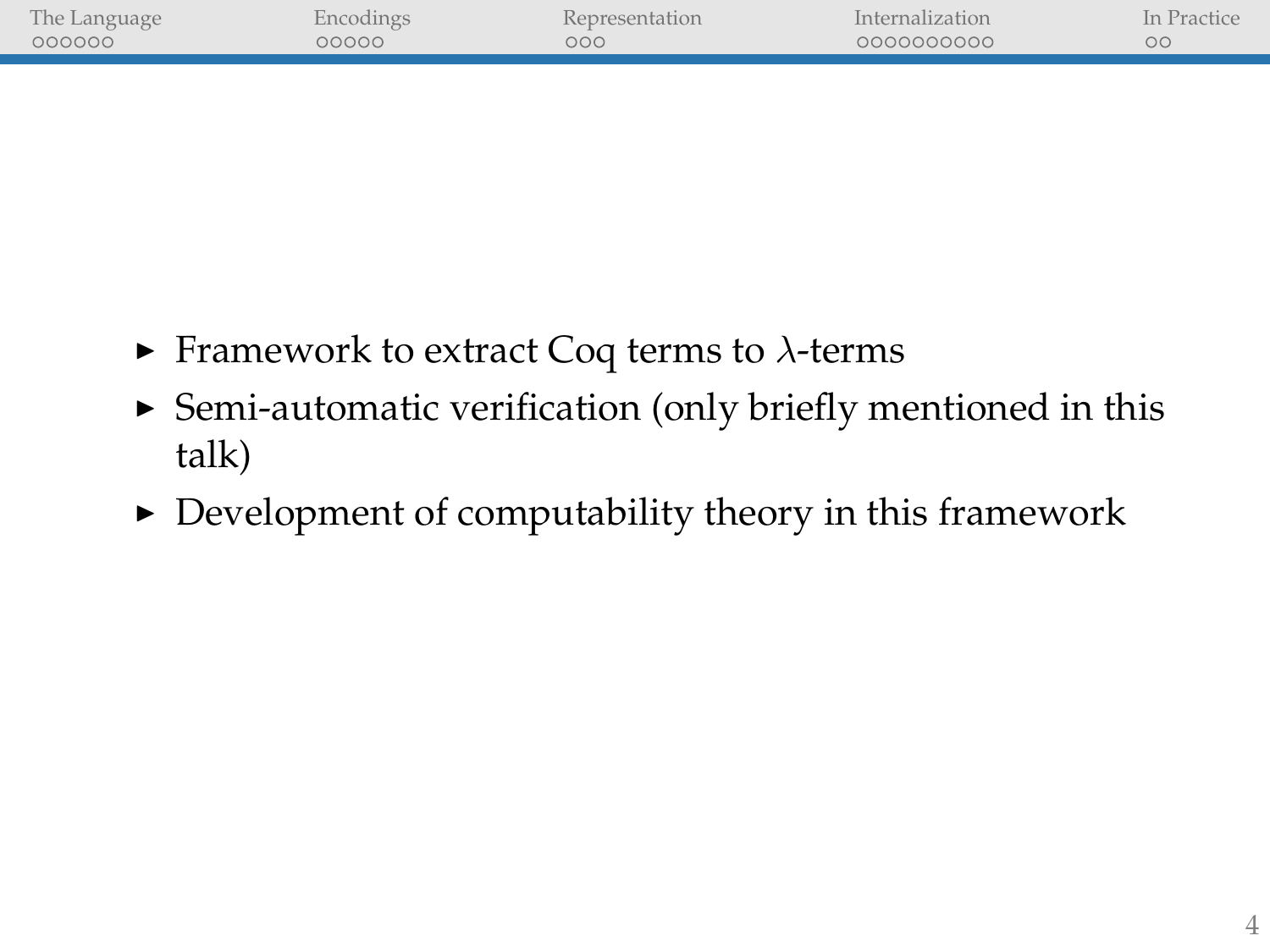<span id="page-4-0"></span>

| The Language    | Encodings | <b>Representation</b> | Internalization | In Practice |
|-----------------|-----------|-----------------------|-----------------|-------------|
| $\bullet$ 00000 | 00000     | 000                   | 0000000000      |             |
|                 |           |                       |                 |             |

## SYNTAX AND SEMANTICS OF OUR λ-CALCULUS

De Bruijn Terms:

$$
s, t ::= n | s t | \lambda s \quad (n \in \mathbb{N})
$$

Reduction:

$$
\frac{s \succ s'}{(\lambda s)(\lambda t) \succ s^0_{\lambda t} \qquad \frac{s \succ s'}{st \succ s't} \qquad \frac{t \succ t'}{st \succ st'}
$$

 $\succ^*$  denotes the reflexive, transitive closure of  $\succ$ . ≡ the equivalence closure.



[Plotkin, 1975], [Niehren, 1996], [Dal Lago & Martini, 2008]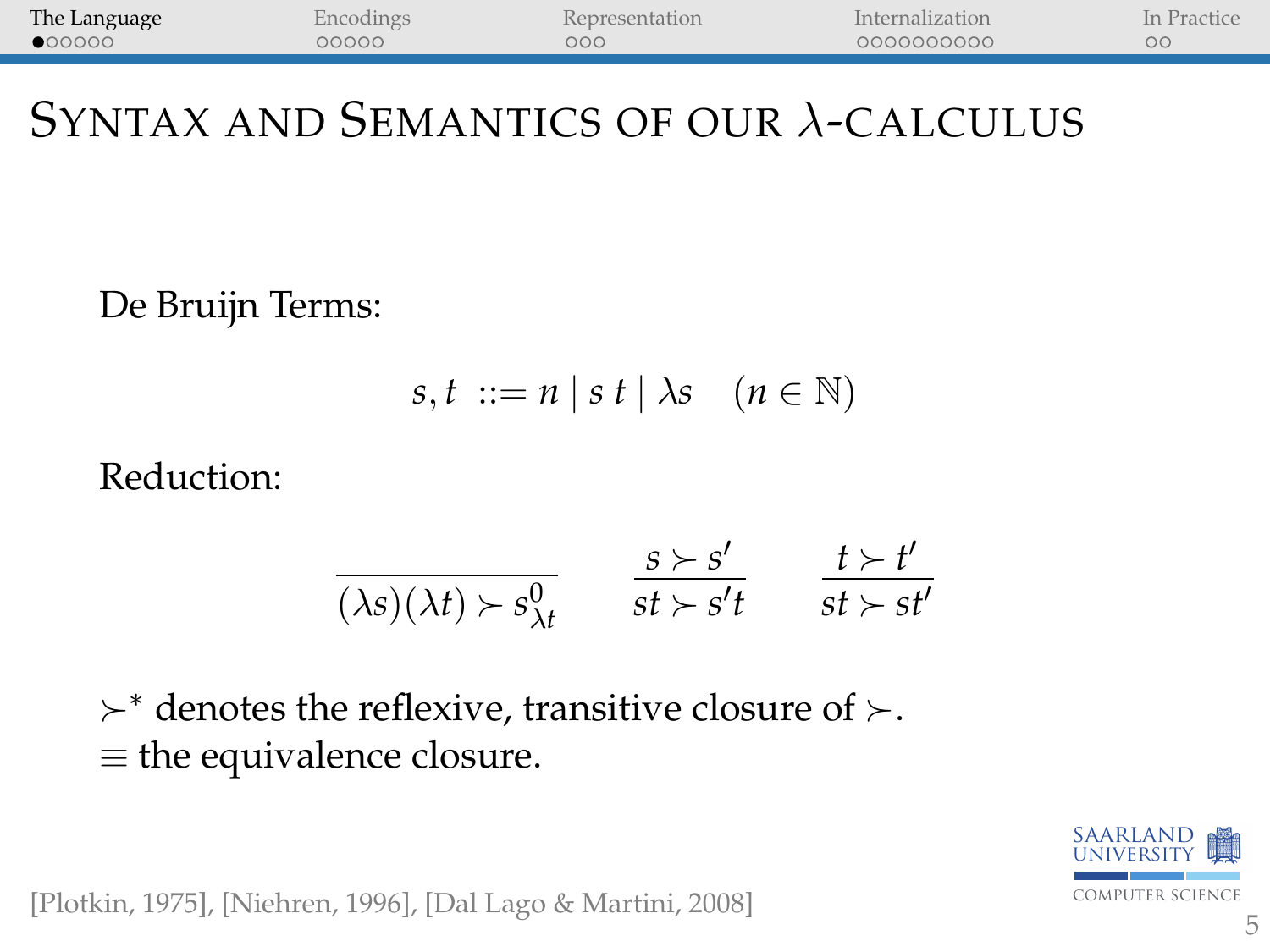| The Language | Encodings | Representation | Internalization | In Practice |
|--------------|-----------|----------------|-----------------|-------------|
| 0 00000      | 00000     | 000            | 0000000000      |             |
|              |           |                |                 |             |

#### BOOLEANS AND NATURAL NUMBERS SCOTT ENCODING:

$$
\overline{true} := \lambda x y.x
$$

$$
\overline{false} := \lambda x y.y
$$

**if** b **then** s **else**  $t \Longrightarrow \bar{b} s t$ 

$$
\overline{0} := \lambda z \, s.z
$$

$$
\overline{Sn} := \lambda z \, s.s \, \overline{n}
$$

**match** n **with**  $O \Rightarrow s | S \text{ n'} \Rightarrow t \Longrightarrow \overline{n} s(\lambda n'.t)$ 



[Curry, Hindley, Seldin, 1972]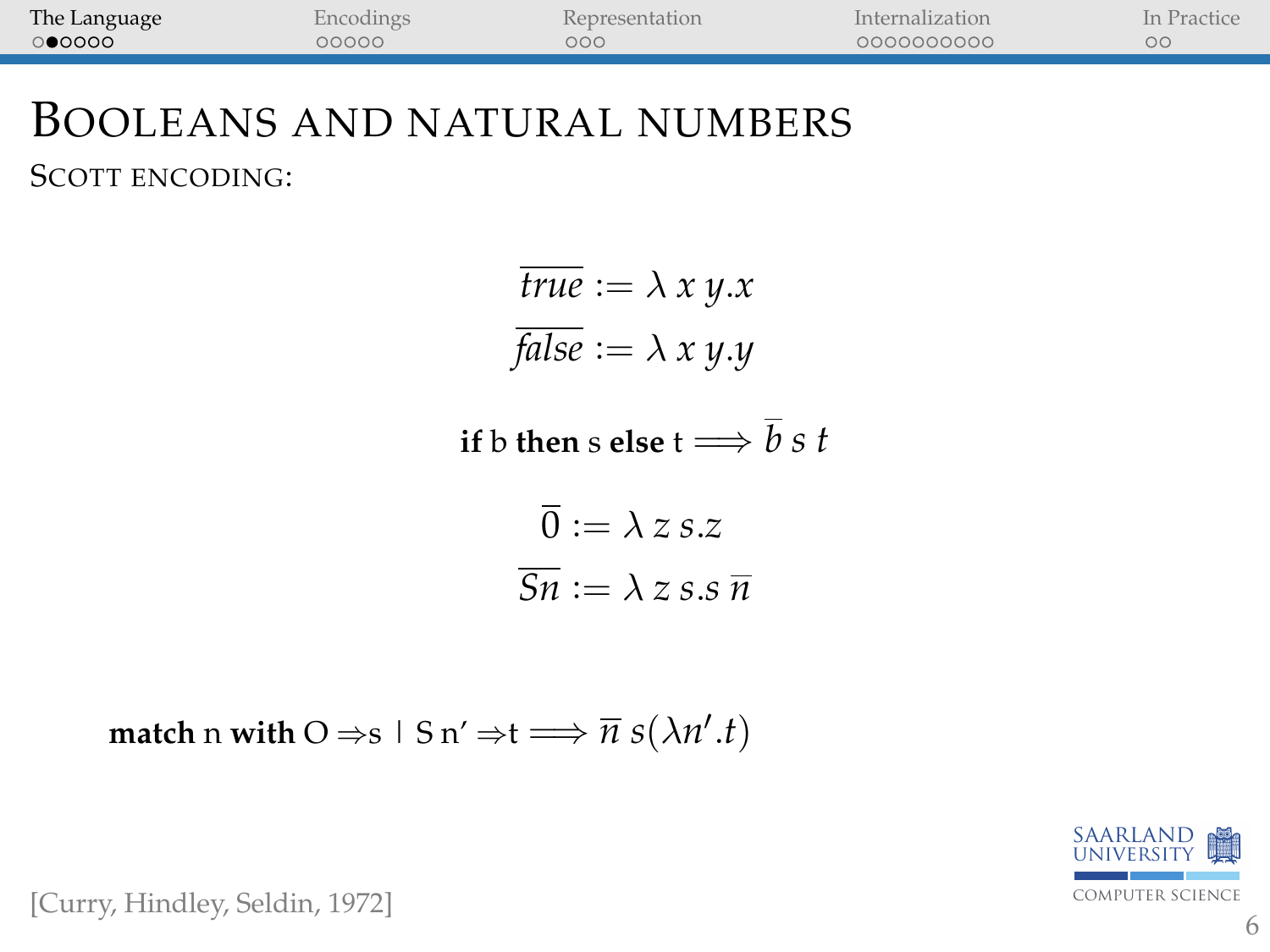| The Language | encodings | Representation | Internalization | In Practice |
|--------------|-----------|----------------|-----------------|-------------|
| 000000       | 00000     | ೦೦೦            | 000000000       |             |
|              |           |                |                 |             |

# EXTRACTION

EXAMPLE: ADDITION

```
fix plus (n m : \mathbb{N}) {struct n} : \mathbb{N}:=
   match n with
   | 0 \Rightarrow m| S p \Rightarrow S (plus p m)
   end
```

$$
\begin{aligned} \n\ulcorner S \urcorner &:= \lambda \, n \, z \, s \, s \, n \\ \n\ulcorner \textit{plus} \urcorner &:= \rho(\lambda \, A \, n \, m \, n \, m \, (\lambda p \, \ulcorner S \urcorner \, (A \, p \, m))) \n\end{aligned}
$$

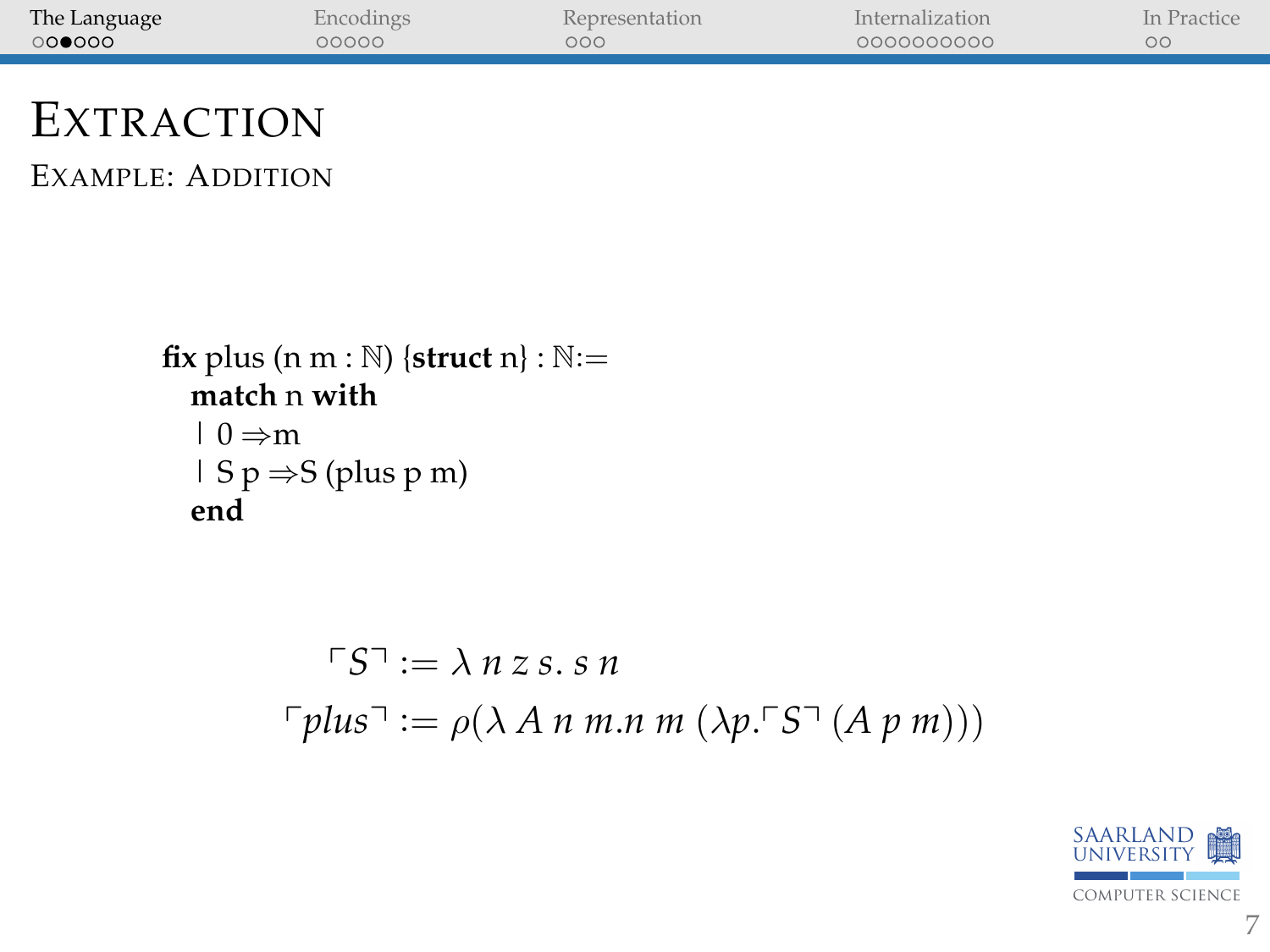| The Language | Encodings | <b>Representation</b> | Internalization | In Practice |
|--------------|-----------|-----------------------|-----------------|-------------|
| 000000       | 00000     | 000                   | 0000000000      |             |
|              |           |                       |                 |             |

## EXISITING EXTRACTIONS

- 1. Write down a Coq term
- 2. Prove it to be correct (or use dependent type)
- 3. Extract to programming language

How to know that the extracted term is correct? Trust or prove the extraction mechanism!

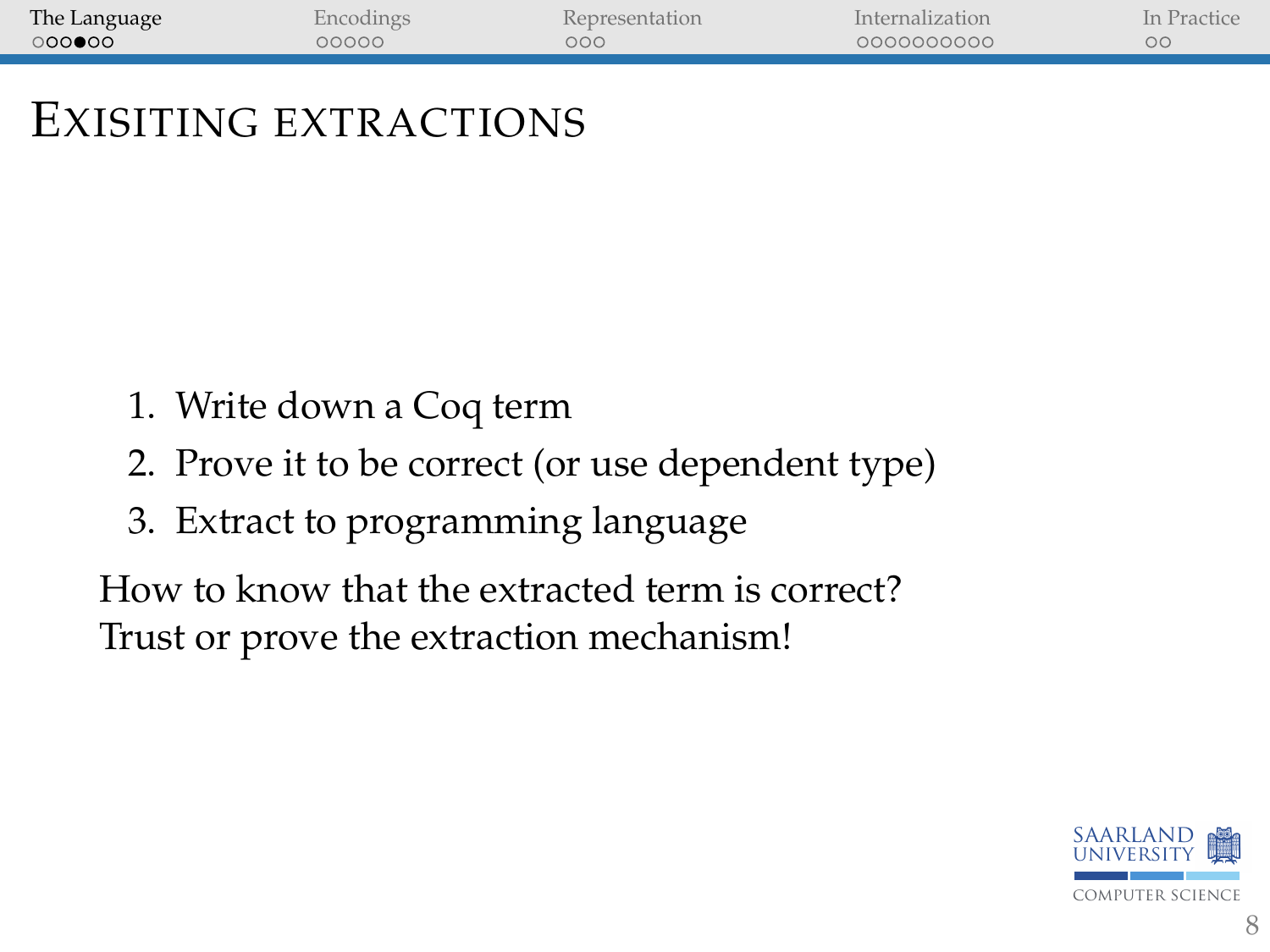| The Language | Encodings | Representation | Internalization | In Practice |
|--------------|-----------|----------------|-----------------|-------------|
| 0000         | 00000     | ooc            | 0000000000      | oο          |
|              |           |                |                 |             |

### OUR EXTRACTION

- 1. Write down a Coq term
- 2. Prove it to be correct (or use dependent type)
- 3. Extract to lambda-calculus
- 4. Use semi-automatic verification to verify the correctness in Coq?

How to know that the extracted term is correct? It's proven in Coq!

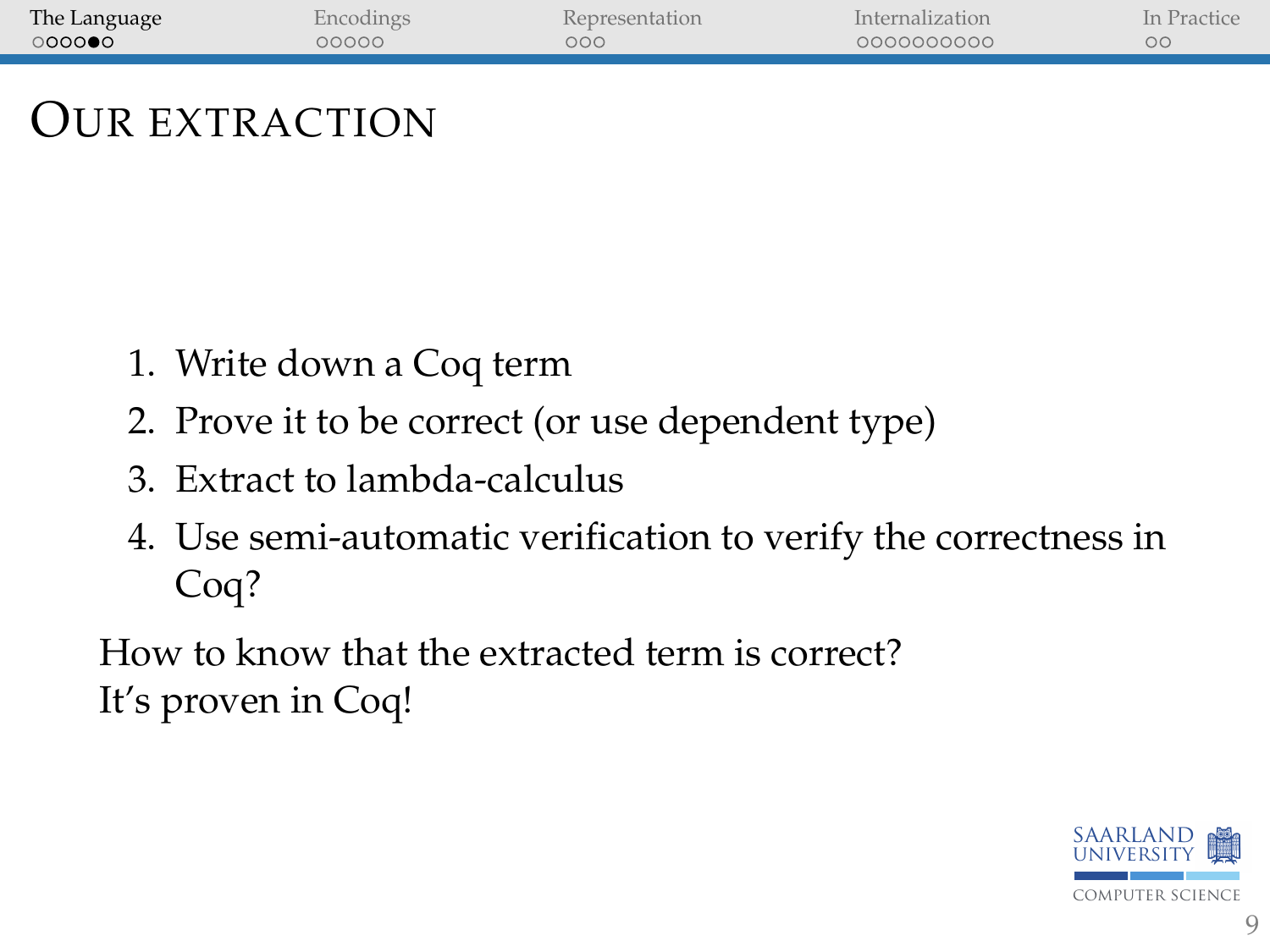| The Language | Encodings | Representation | Internalization | In Practice |
|--------------|-----------|----------------|-----------------|-------------|
| 00000        | 00000     | 000            | 0000000000      |             |
|              |           |                |                 |             |

#### TYPICAL EXTRACTION PROCESS

Preliminaries:

- 1. Register relevant encoding functions
- 2. Extract all occuring functions

Automated extraction:

- 1. Generate an inductive representation from a Coq term
- 2. Eliminate non-computational parts
- 3. Extract to L-term
- 4. Generate correctness statement

Verification:

1. Verify the term semi-automatically

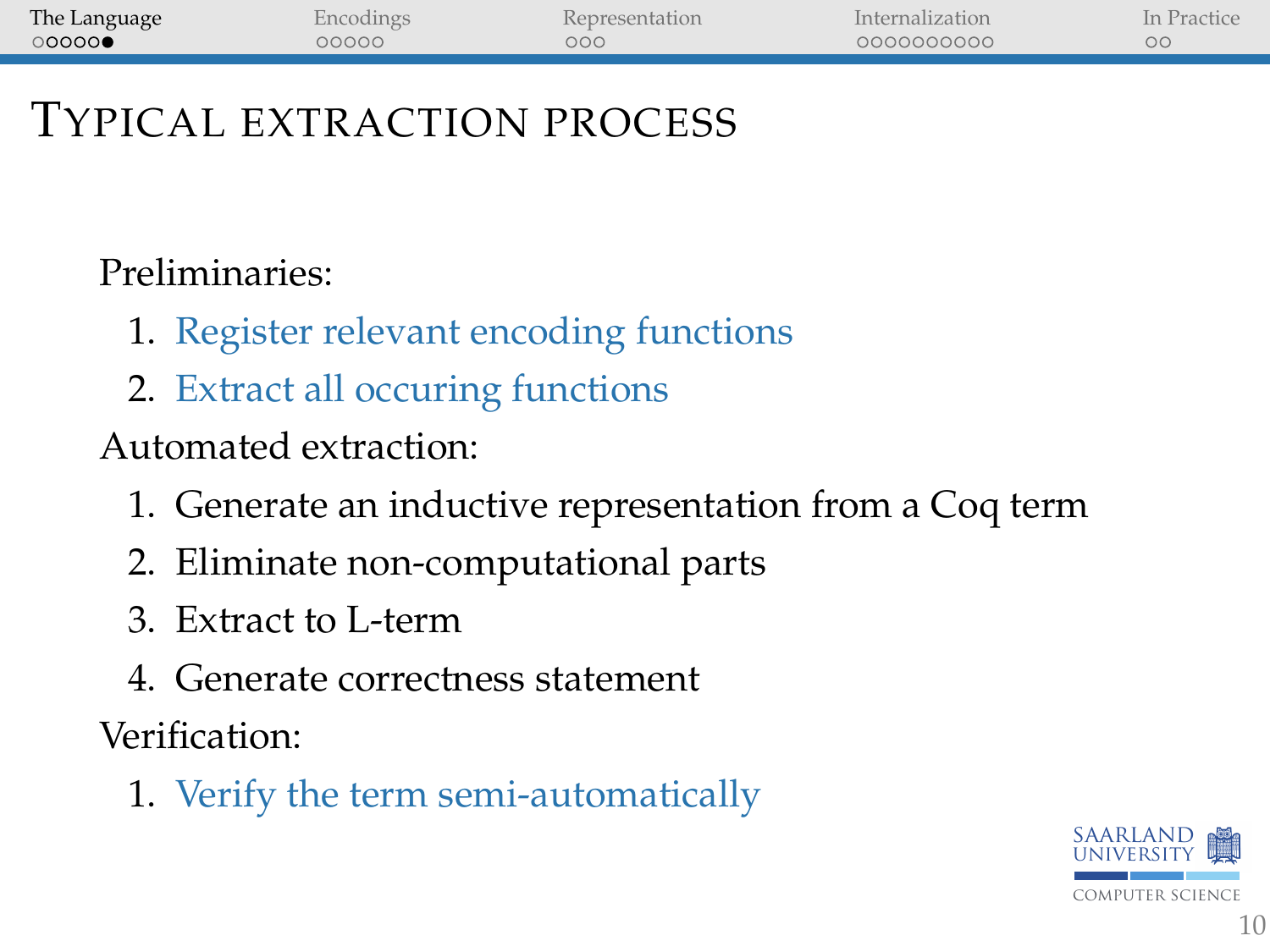<span id="page-10-0"></span>

| The Language | Encodings      | <b>Representation</b> | Internalization | In Practice |
|--------------|----------------|-----------------------|-----------------|-------------|
| 000000       | $\bullet$ 0000 | $\circ \circ \circ$   | 000000000       | ОC          |
|              |                |                       |                 |             |

### SEEN THIS BEFORE?

**Definition** dec (X : **Prop**) : **Type** :={X} + { $\neg$  X}. Existing **Class** dec.

**Definition** decision  $(X : \textbf{Prop})$   $(D : \text{dec } X) : \text{dec } X := D$ . Arguments decision X {D}.

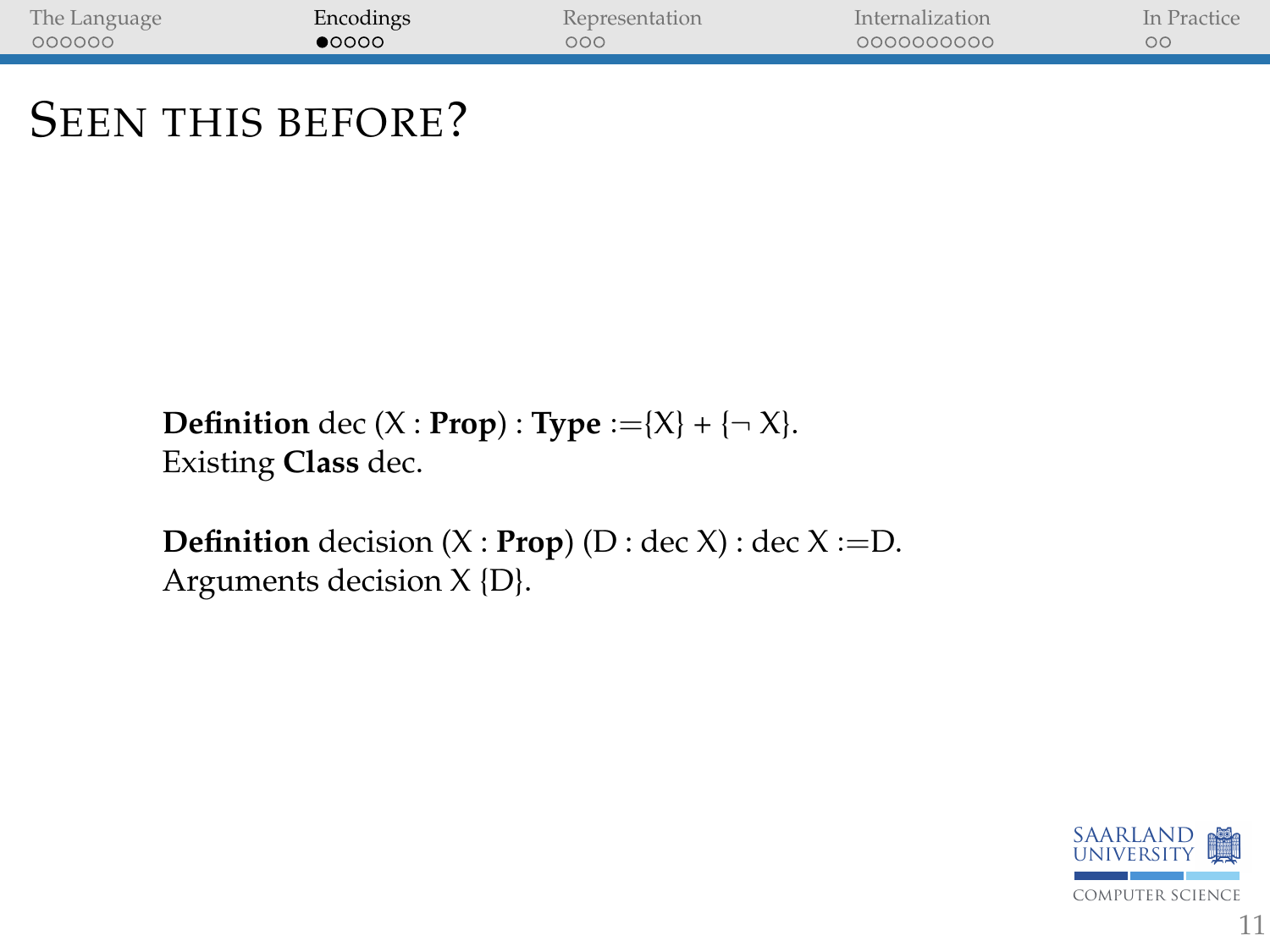| The Language | Encodings | Representation | Internalization | In Practice |
|--------------|-----------|----------------|-----------------|-------------|
| 000000       | റ∩റെ      | ooc            | 000000000       |             |
|              |           |                |                 |             |

### SEEN THIS BEFORE?

Essentially the same:

```
Typeclass dec (X : Prop) : Type :=mk_dec {
  decider (X : \text{Prop}) : \text{Type} := {X} + { \neg X}}.
```
**Definition** decision  $(X : \text{Prop})$   $(D : \text{dec } X) : \text{dec } X := \text{decider}.$ Arguments decision X {D}.

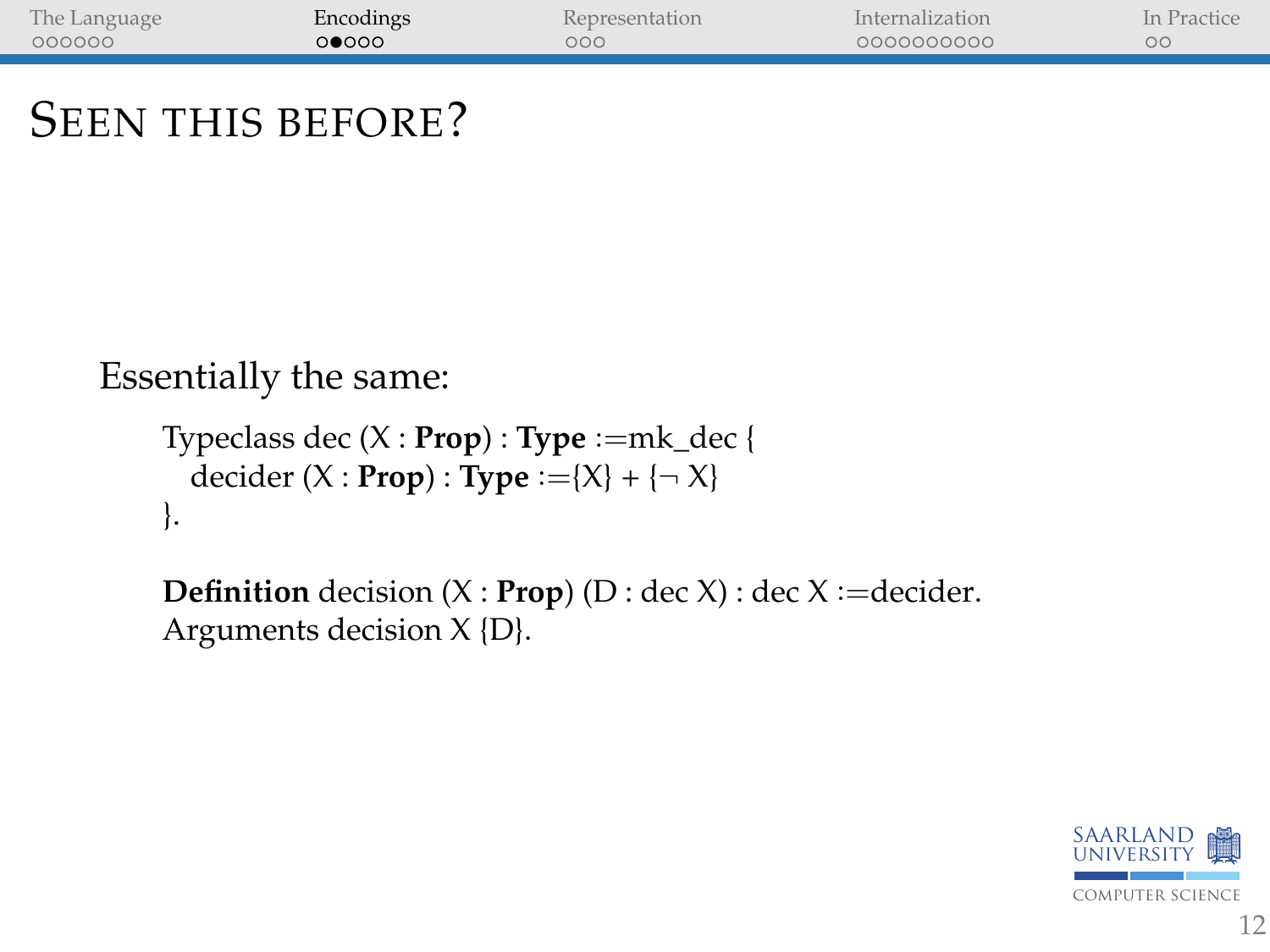| The Language | Encodings | Representation | Internalization | In Practice |
|--------------|-----------|----------------|-----------------|-------------|
| 000000       | 00000     | 000            | 0000000000      |             |

# A TYPECLASS FOR ENCODINGS

```
Class registered (X : Type) :=mk_registered
  {
    enc_f : X \rightarrow term ; (* the encoding function for X *)
    proc_enc : ∀ x, proc (enc_f x) (∗ encodings need to be a procedure ∗)
  }.
Arguments enc_f X {registered} _.
```
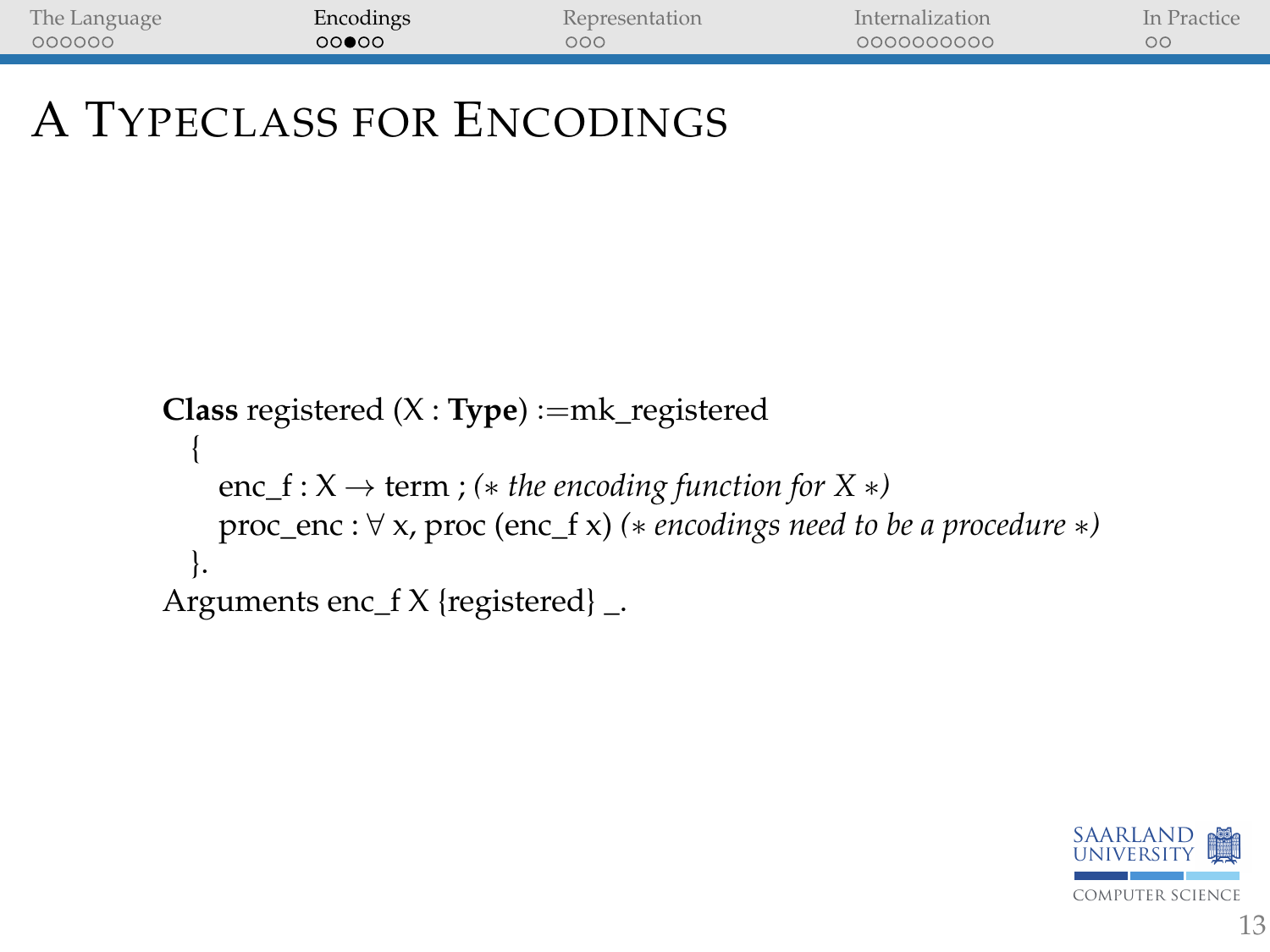| The Language | Encodings | Representation | Internalization | In Practice |
|--------------|-----------|----------------|-----------------|-------------|
| 000000       | ಂಂ∙ಂ      | 000            | 0000000000      |             |

### REGISTRATION OF BOOL AND NAT

**Instance** register\_bool : registered bool. **Proof**.

register bool\_enc. **Defined**.

**Instance** register\_N : registered N. **Proof**.

register N\_enc. **Defined**.

> computer science SAARLAND alle UNIVERSITY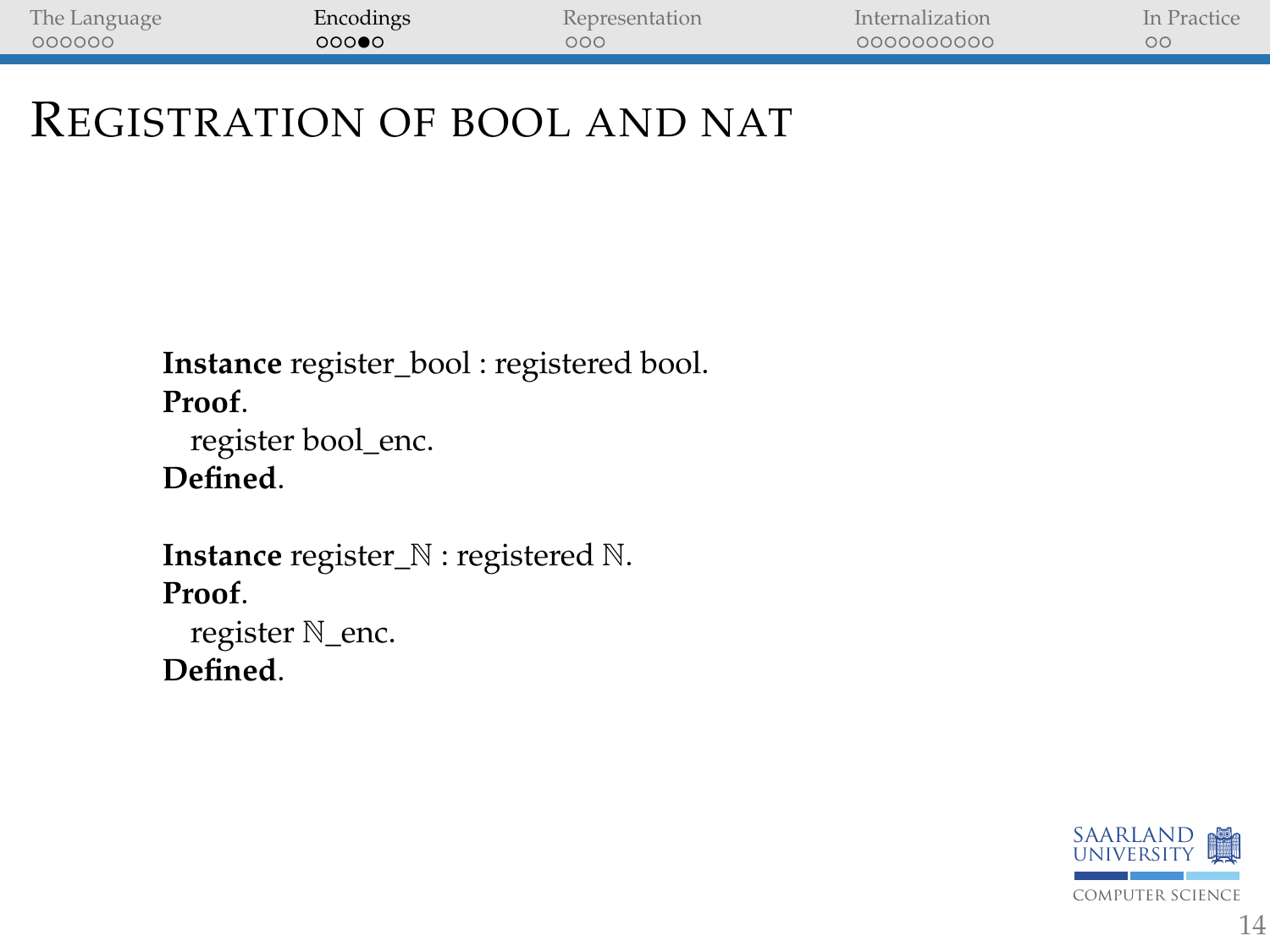| The Language | Encodings | Representation | Internalization | In Practice |
|--------------|-----------|----------------|-----------------|-------------|
| 000000       | 0000      | OOC            | 0000000000      |             |
|              |           |                |                 |             |

### THE SAME TRICK AGAIN

**Definition** enc (X : **Type**) (H:registered X) :  $X \rightarrow$  term :=enc\_f X. Global Arguments enc  $\{X\}$   $\{H\}$  \_ : simpl never.

Compute (enc 0, enc false, enc 2).

*((*λ *(*λ *1)), (*λ *(*λ *0)), (*λ *(*λ *O (*λ *(*λ *O (*λ *(*λ *1))))))) : term* ∗ *term* ∗ *term*

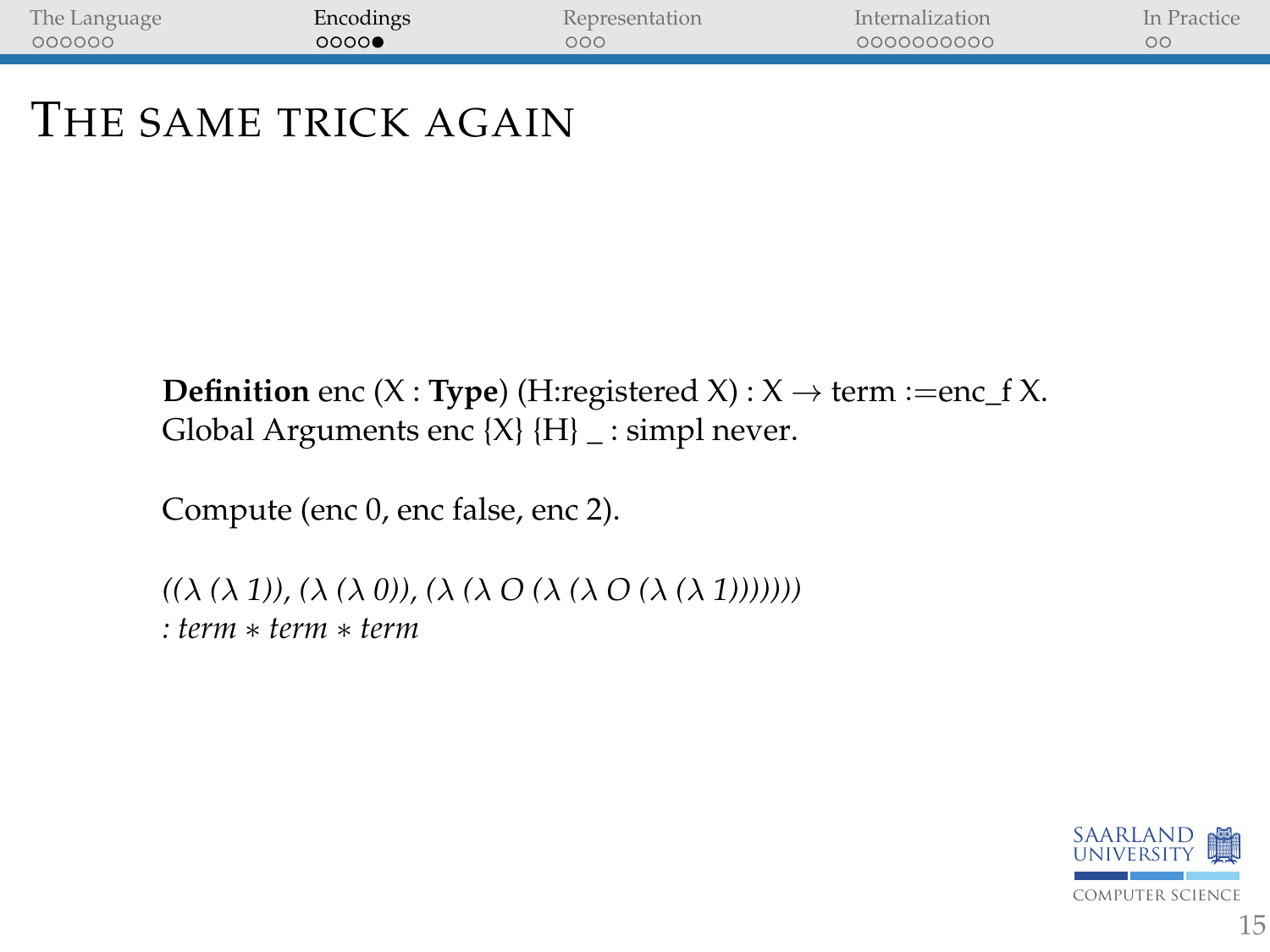<span id="page-15-0"></span>

| The Language | Encodings | Representation | Internalization | In Practice |
|--------------|-----------|----------------|-----------------|-------------|
| 000000       | 00000     | $\bullet$      | 0000000000      | ററ          |
|              |           |                |                 |             |
|              |           |                |                 |             |
|              |           |                |                 |             |

## TEMPLATE COQ

"Template Coq is a quoting library for Coq. It takes Coq terms and constructs a representation of their syntax tree as a Coq inductive data type."



[Malecha, 2014]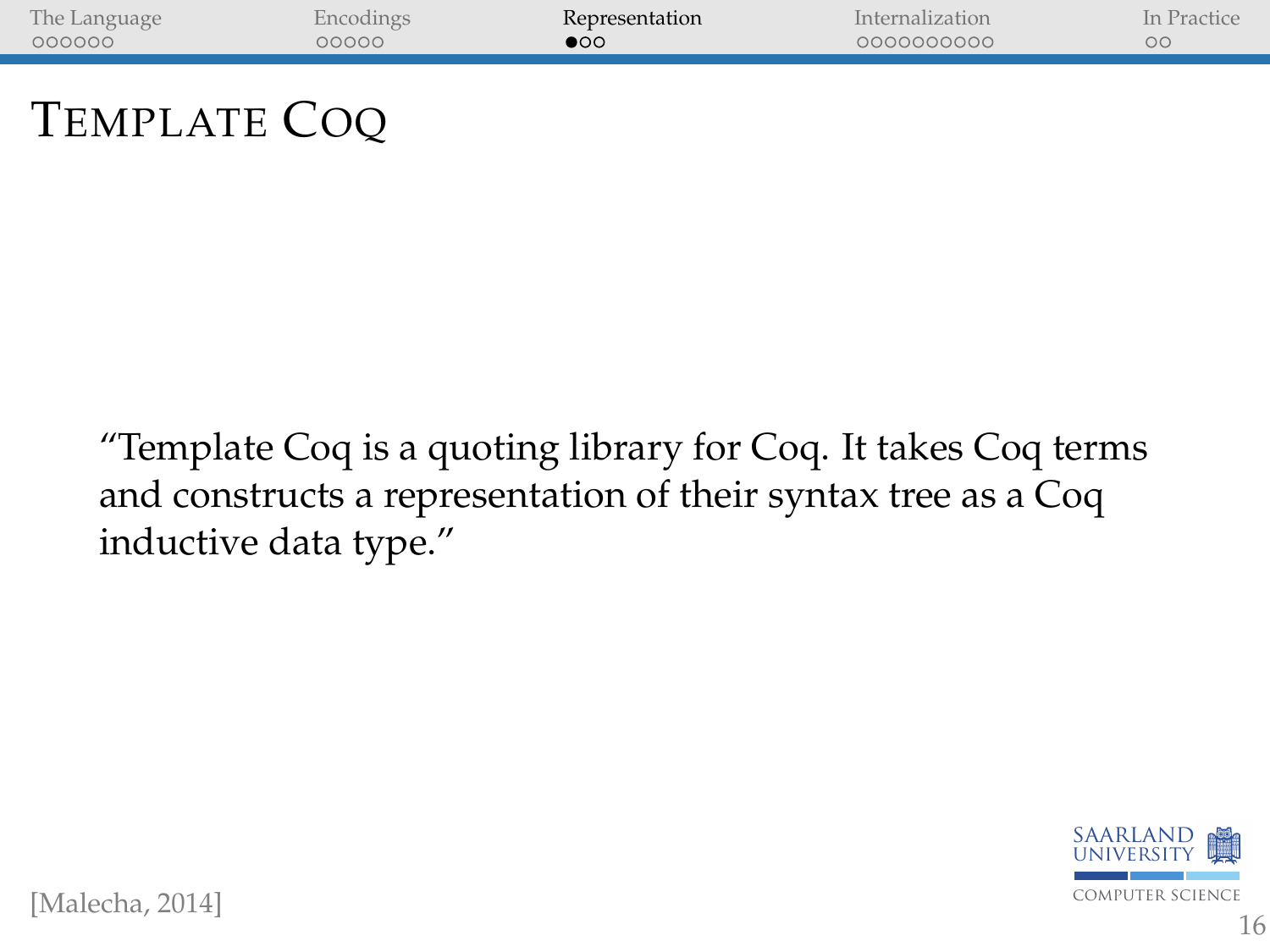| The Language | Encodings | Representation | Internalization | In Practice |
|--------------|-----------|----------------|-----------------|-------------|
| 000000       | 00000     | ೕ              | 0000000000      |             |
|              |           |                |                 |             |

## TEMPLATE COQ'S REPRESENTATION

**Inductive** term : **Type** :=  $|$  tRel  $\cdot$  N $\rightarrow$  term  $\vdash$  tVar : ident  $\rightarrow$  term | tMeta : N→ term | tEvar : N→ term  $\vdash$  tSort : sort  $\rightarrow$  term | tCast : term  $\rightarrow$  cast\_kind  $\rightarrow$  term  $\rightarrow$  term | tProd : name → term *(*∗∗ *the type* ∗∗*)* → term → term | tLambda : name → term *(*∗∗ *the type* ∗∗*)* → term → term | tLetIn : name → term *(*∗∗ *the type* ∗∗*)* → term → term → term | tApp : term  $\rightarrow$  list term  $\rightarrow$  term | tConst : string  $\rightarrow$  term  $\vdash$  tInd : inductive  $\rightarrow$  term | tConstruct : inductive  $\rightarrow \mathbb{N} \rightarrow$  term  $\vdash$  tCase :  $\mathbb{N} \rightarrow$  term  $\rightarrow$  term  $\rightarrow$  list term  $\rightarrow$  term | tFix : mfixpoint term  $\rightarrow \mathbb{N} \rightarrow$  term | tUnknown : string  $\rightarrow$  term.

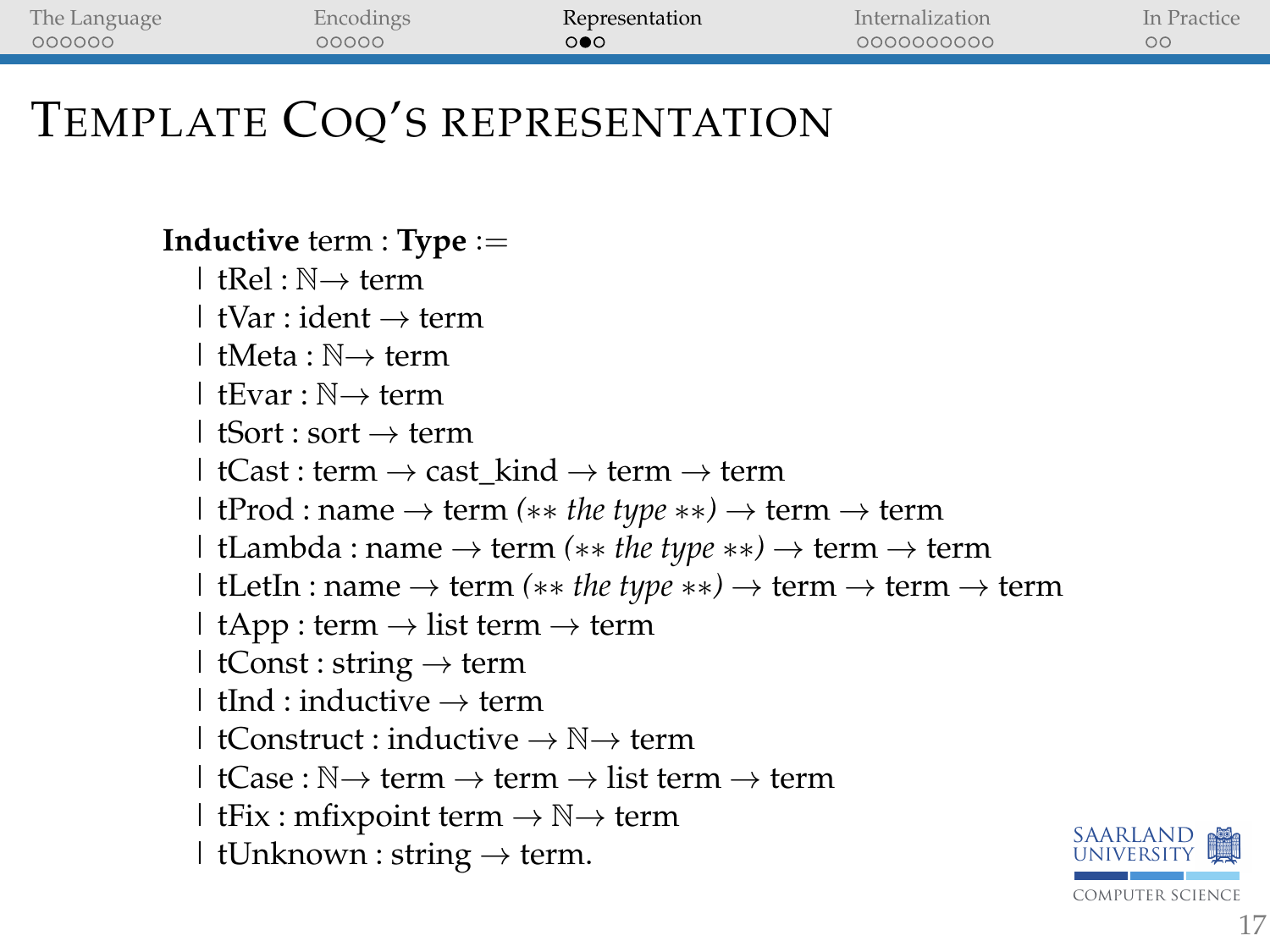| The Language | incodings | Representation | Internalization | In Practice |
|--------------|-----------|----------------|-----------------|-------------|
| 000000       | 00000     | ○○●            | 0000000000      |             |

### INTERMEDIATE REPRESENTATION

**Inductive** iTerm : **Prop** :=

- iApp : iTerm → iTerm → iTerm *(*∗ *application of two terms* ∗*)*
- | iLam : iTerm → iTerm *(*∗ *fun* ∗*)*
- | iFix : iTerm → iTerm *(*∗ *fix* ∗*)*
- | iConst (X:**Type**) : X → iTerm *(*∗ *not unfolded constants* ∗*)*
- | iMatch : iTerm → list iTerm → iTerm *(*∗ *matches with all the cases* ∗*)*
- | iVar : N→ N→ iTerm *(*∗ *variables* ∗*)*
- | iType : iTerm. *(*∗ *eliminated terms* ∗*)*

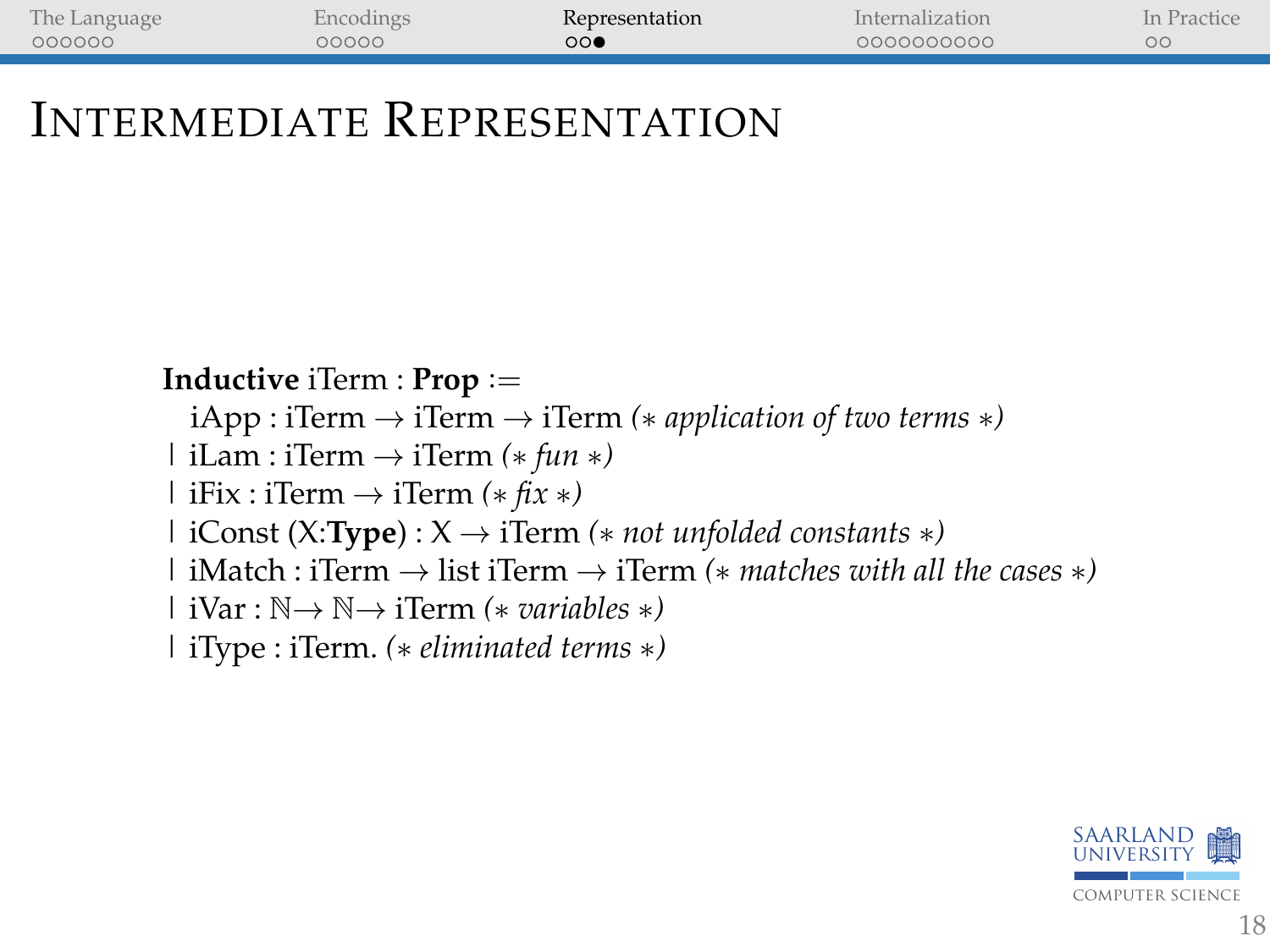<span id="page-18-0"></span>

| The Language |       | <b>Representation</b> | Internalization | "ractic <sub>*</sub><br>$\ln$ |
|--------------|-------|-----------------------|-----------------|-------------------------------|
| 000000       | poooc | ooc                   | •000000000      | ОC                            |
|              |       |                       |                 |                               |
|              |       |                       |                 |                               |

Straightforward/seen in the introduction:

- $\blacktriangleright$  fun
- $\blacktriangleright$  var
- $\blacktriangleright$  app
- $\blacktriangleright$  match
- $\blacktriangleright$  eliminated terms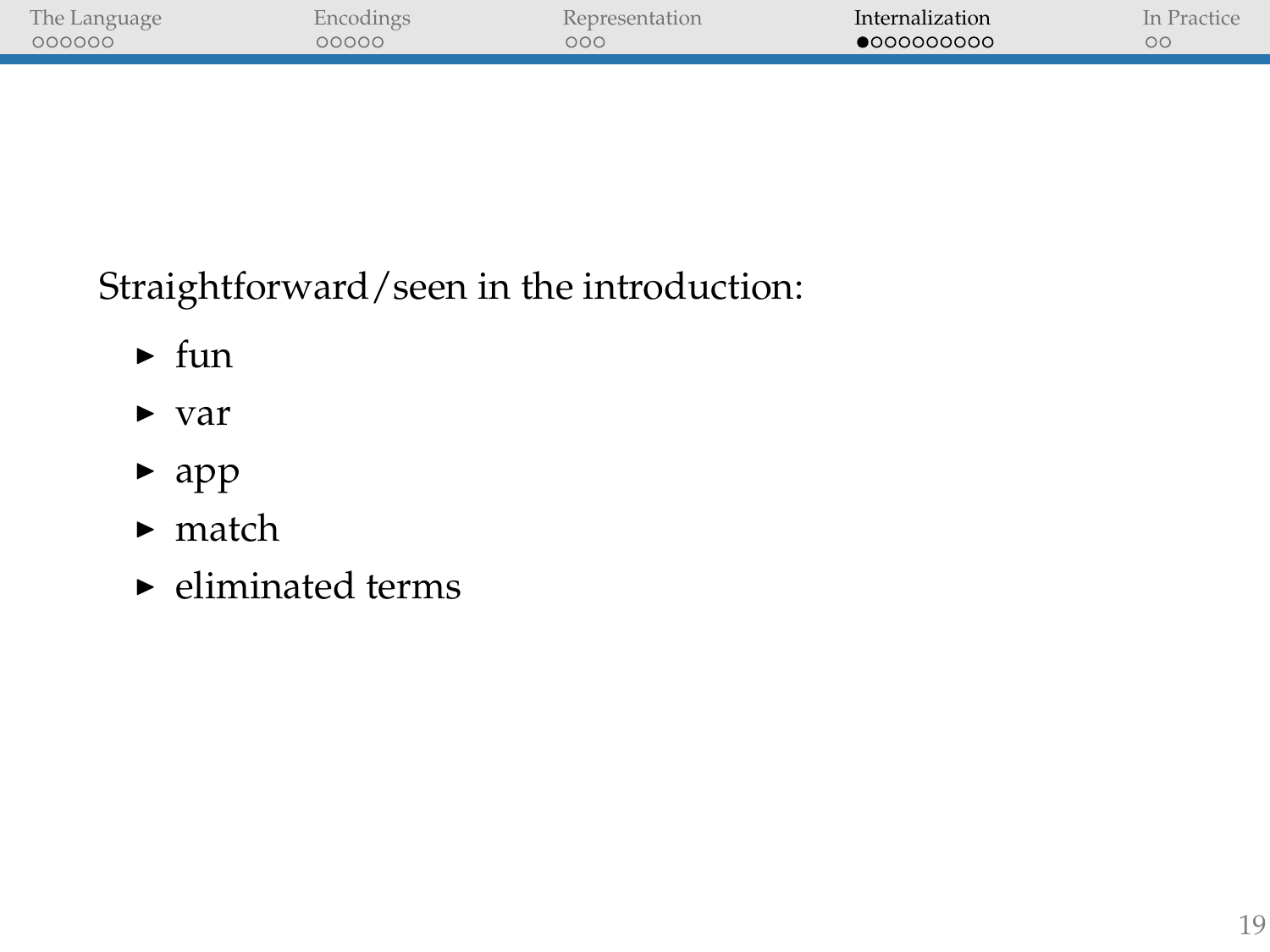| The Language |       | centation. | Internalization | $\ln$<br>rac |
|--------------|-------|------------|-----------------|--------------|
| 000000       | 00000 | ooc        | ∩●∩∩∩∩∩∩∩       | ОC           |
|              |       |            |                 |              |

**FIX** 

#### Use function  $\rho$  with

 $(\rho u) t \succ^* u (\rho u) t$ 

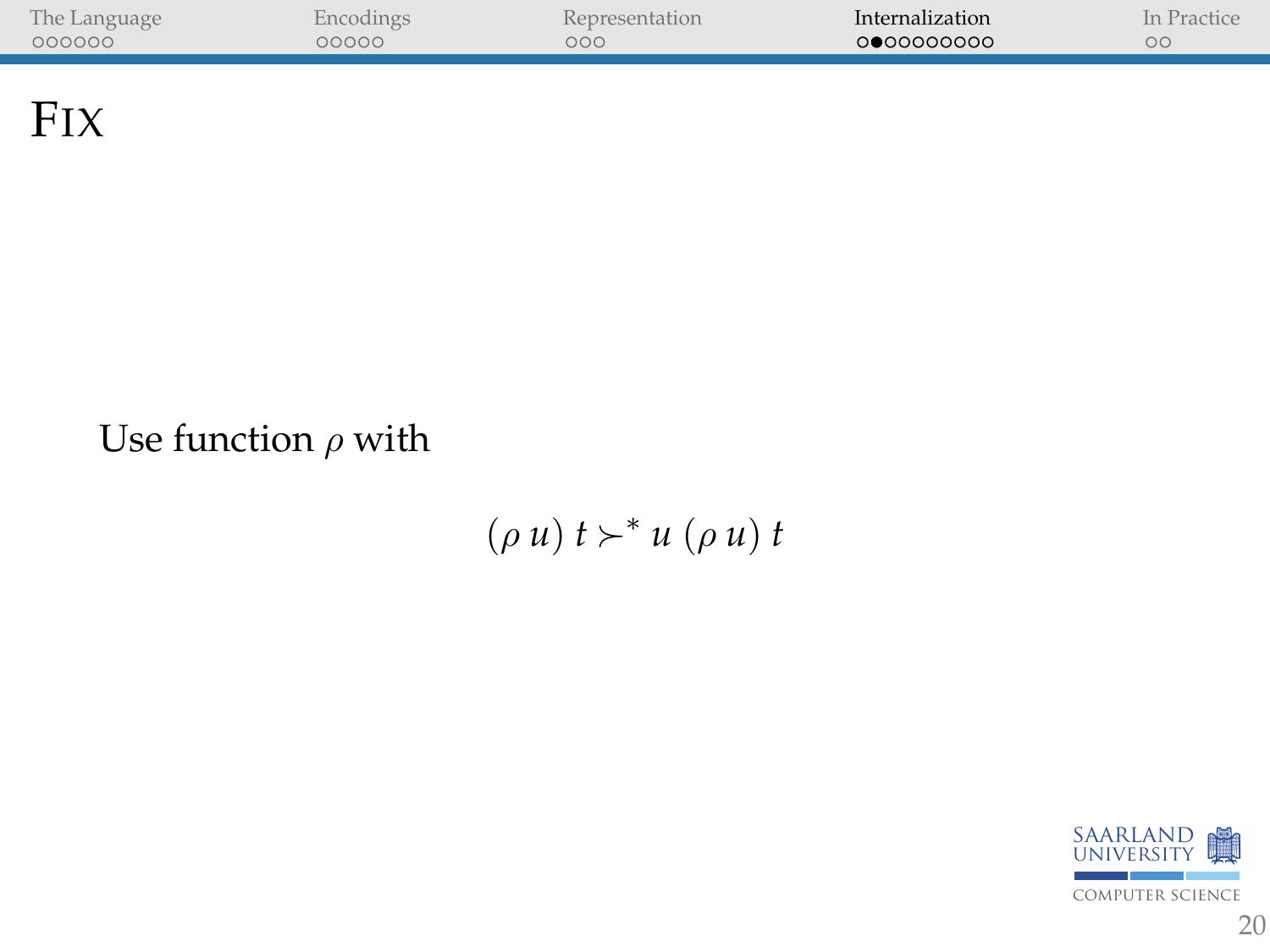| The Language | incodings | Representation | Internalization | In Practice |
|--------------|-----------|----------------|-----------------|-------------|
| 000000       | poooo     | оос            | 0000000000      | oс          |

# A TYPECLASS FOR INTERNALIZATION

```
Class internalized (X : Type) (x : X) :={ internalizer : term ;
  proc_t : proc internalizer
}.
```
**Definition** int  $(X : Type)$   $(x : X)$   $(H : internalized x) := internalizer$ . Global Arguments int  $\{X\}$   $\{ty\}$  x  $\{H\}$ : simpl never.

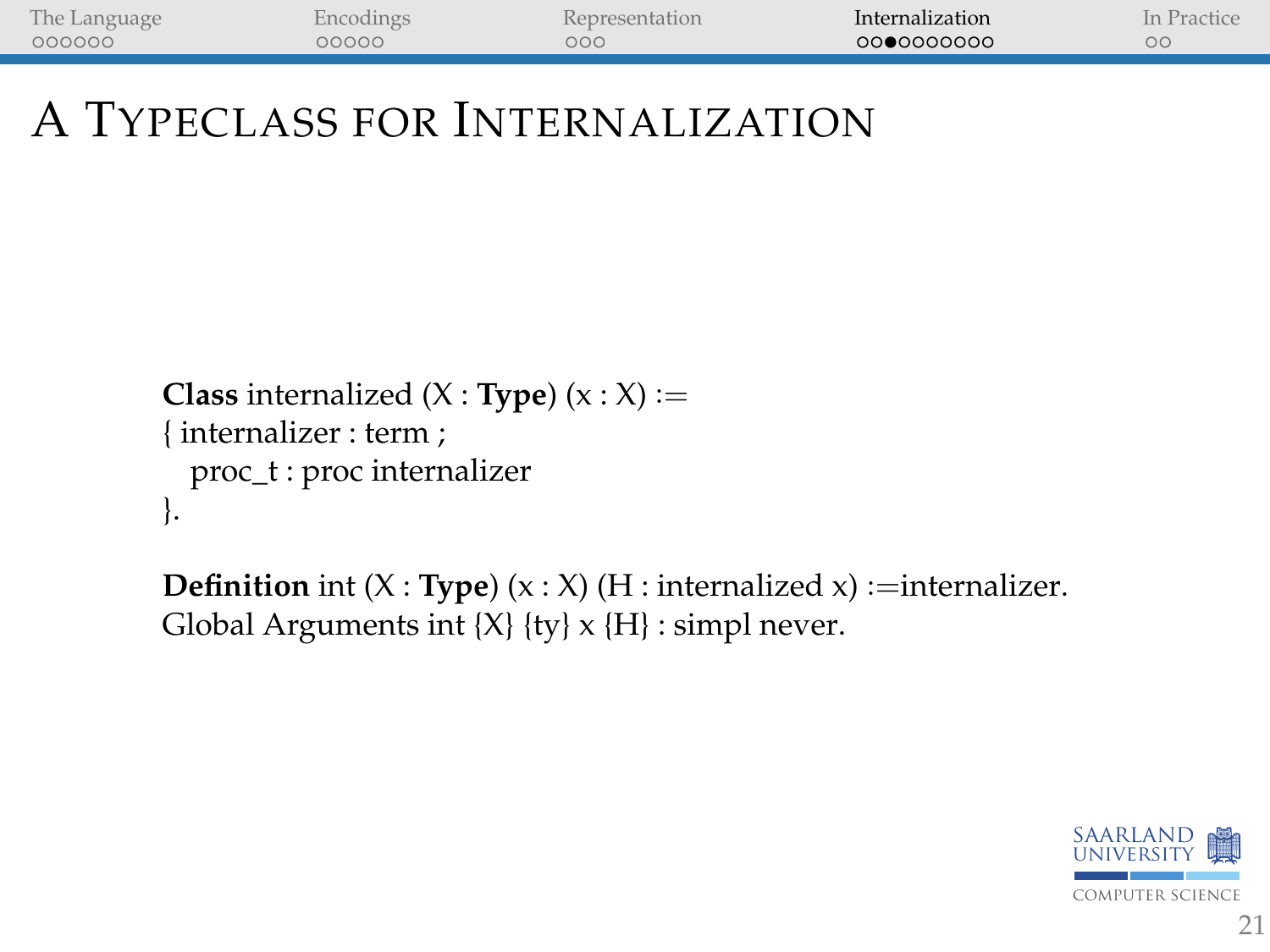| The Language | incodings | Representation | Internalization | In Practice |
|--------------|-----------|----------------|-----------------|-------------|
| 000000       | 00000     | 000            | 000●000000      | oο          |

## GENERATING CORRECTNESS STATEMENTS

Correctness statement for <sup>r</sup>plus<sup>-1</sup>:

 $\lceil \textit{plus} \rceil \overline{n} \overline{m} \succ^* \overline{n+m}$ 

Correctness statement for  $\ulcorner f \urcorner$  with  $f : X \to Y \to Z$ :

$$
\ulcorner f \urcorner \, \overline{x} \, \overline{y} \succ^* \overline{f \, x \, y}
$$

#### Idea: Correctness statement can be generated from the type

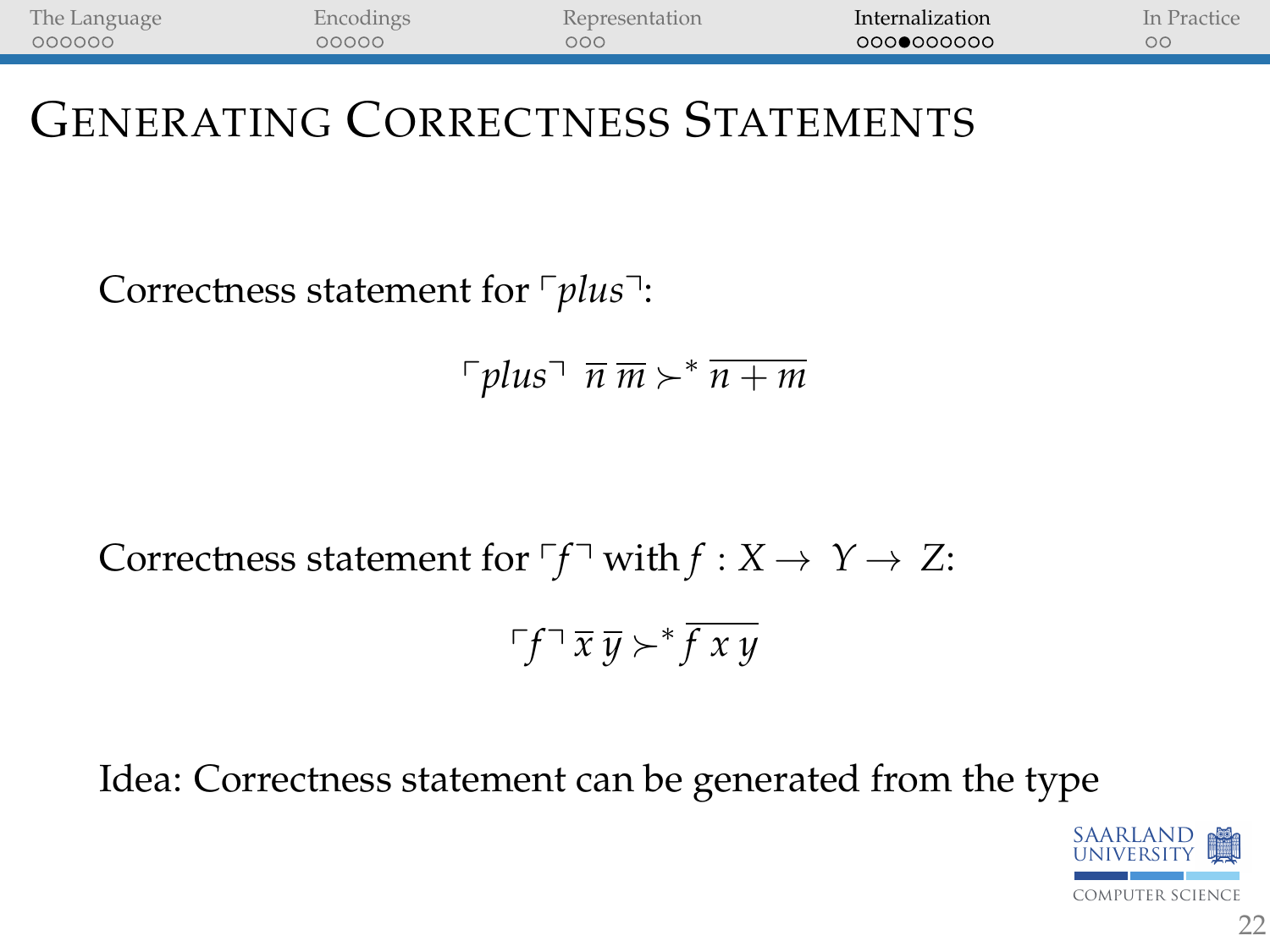| The Language | Encodings | Representation | Internalization | In Practice |
|--------------|-----------|----------------|-----------------|-------------|
| 000000       | 00000     | 000            | ∩QQQ●QQQQQ      | $\circ$     |
|              |           |                |                 |             |

## THE TT TYPE

An inductive representation for types using HOAS:

**Inductive**  $TT$  : **Type**  $\rightarrow$  **Type** := TyB t (H : registered t) : TT t | TyElim t : TT t | TyAll t (ttt : TT t)  $(f : t \rightarrow Type)$  (ftt :  $\forall x : t$ , TT  $(f x)$ ) : TT  $(\forall$  (x:t), f x).

Arguments TyB  $\{ \}$ . Arguments TyAll  $\{\_ \}$   $\{\_ \}$   $\_$ .

**Notation** " $X \rightarrow Y$ " :=(TyAll  $X$  (**fun**  $\Rightarrow$ Y)) (right associativity, at level 70).

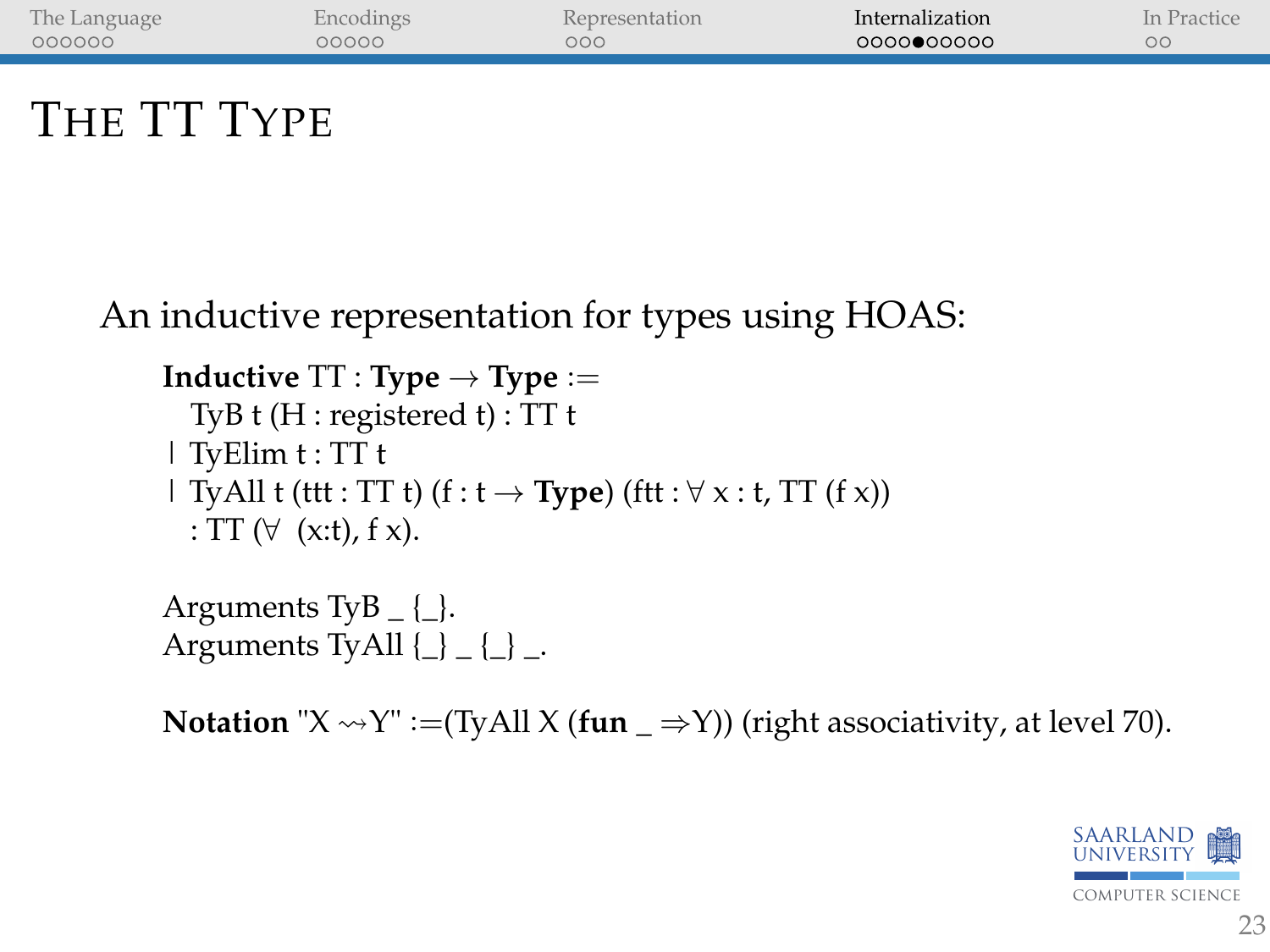| The Language | Encodings | Representation | Internalization | In Practice |
|--------------|-----------|----------------|-----------------|-------------|
| 000000       | 00000     | 000            | 0000000000      |             |
|              |           |                |                 |             |

# EXAMPLE

TT representation for  
\n
$$
\forall x y : \mathbb{N}, \{x = y\} + \{x \neq y\}
$$
 is  
\nTyAll (TyB N)  
\n**(fun** x :  $\mathbb{N} \Rightarrow$   
\nTyAll (TyV N) **(fun** y :  $\mathbb{N} \Rightarrow$ TyB ( $\{x = y\} + \{x \neq y\}$  ))  
\n: TT ( $\forall x y : \mathbb{N}, \{x = y\} + \{x \neq y\}$ )

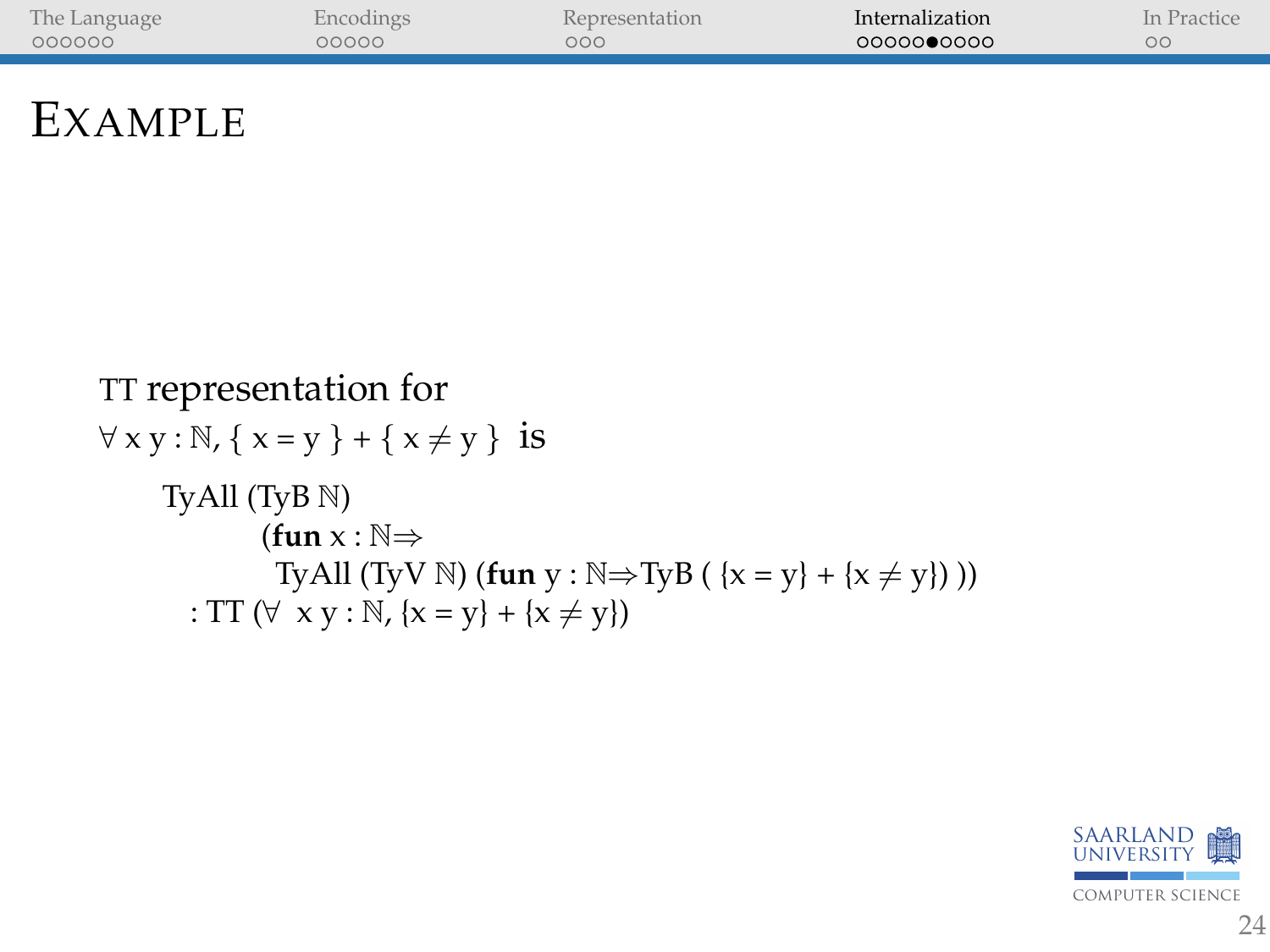| The Language | incodings | Representation | Internalization | In Practice |
|--------------|-----------|----------------|-----------------|-------------|
| 000000       | 00000     | оос            | 0000000000      | ОC          |

## GENERATING CORRECTNESS STATEMENTS

#### Generate statements using a function:

**Definition** internalizesF (p : Lvw.term) t (ty : TT t) (f : t) : **Prop**. revert p. induction ty as  $[ t H p | t H p + t v]$  internalizesHyp R ftt internalizesF']; simpl **in** ∗; intros.

$$
- exact (p > * enc f).
$$

 $-$  exact (p > $\ast$  I).

 $-$  exact ( $\forall$  (y : t) u, proc u → internalizesHyp y u → internalizesF'  $($ f y) (app p u)).

**Defined**.

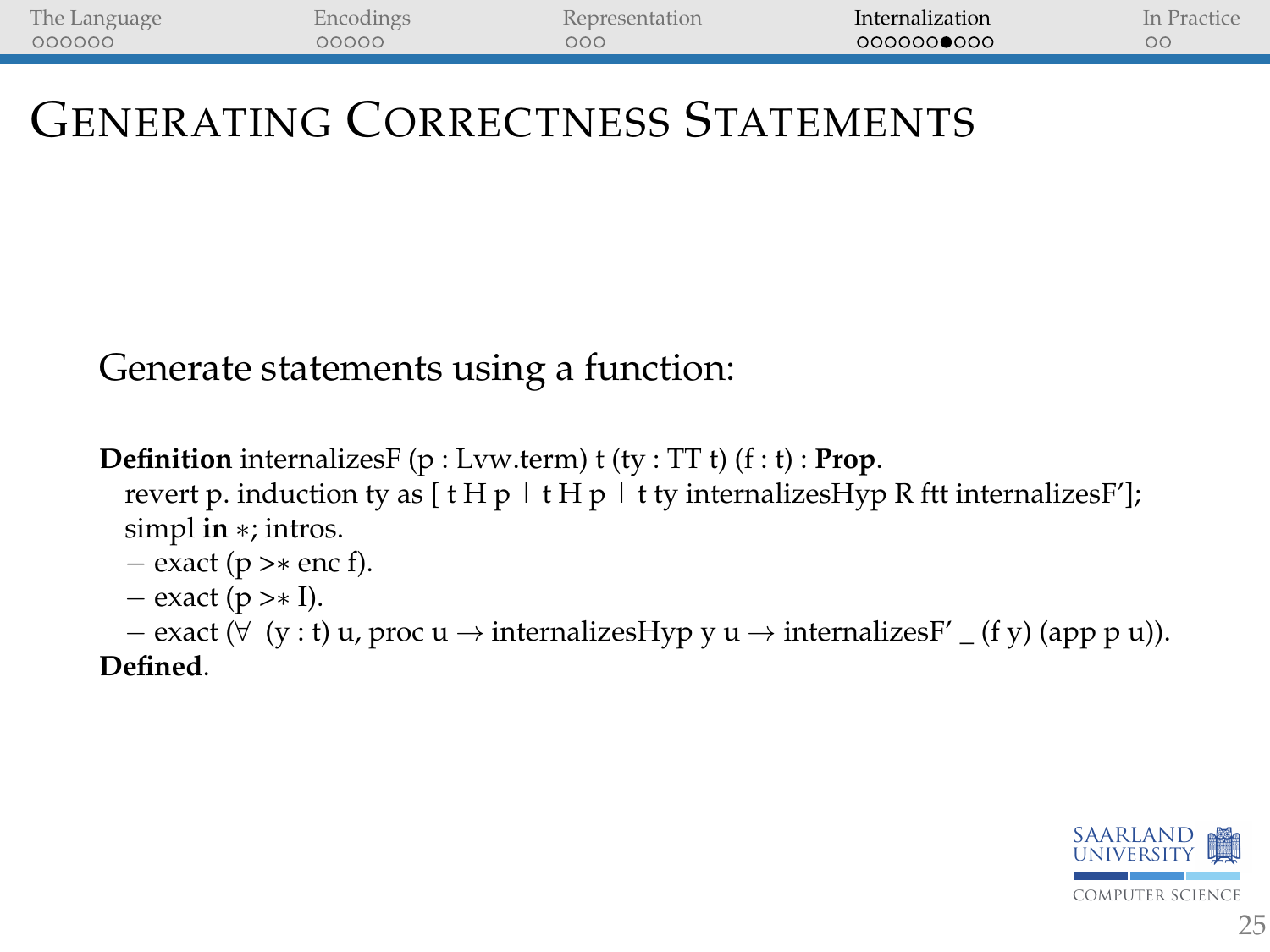| The Language | incodings | <b>Representation</b> | Internalization | In Practice |
|--------------|-----------|-----------------------|-----------------|-------------|
| 000000       | nnnn      | оос                   | 0000000000      |             |

#### EXEMPLARY CORRECTNESS STATEMENTS

Correctness statement that t internalizes . . .

- $\blacktriangleright$  ... a term  $n : \mathbb{N}:$  t >\* enc n
- $\triangleright$  ... a term X : **Type:** t > \* I
- $\blacktriangleright$  ... a term  $f: X \to Y$ :

 $\forall$  u (x : X), internalizes  $\exists$  u X \_ x  $\rightarrow$  internalizes  $\exists$  (t u) Y \_ (f x)

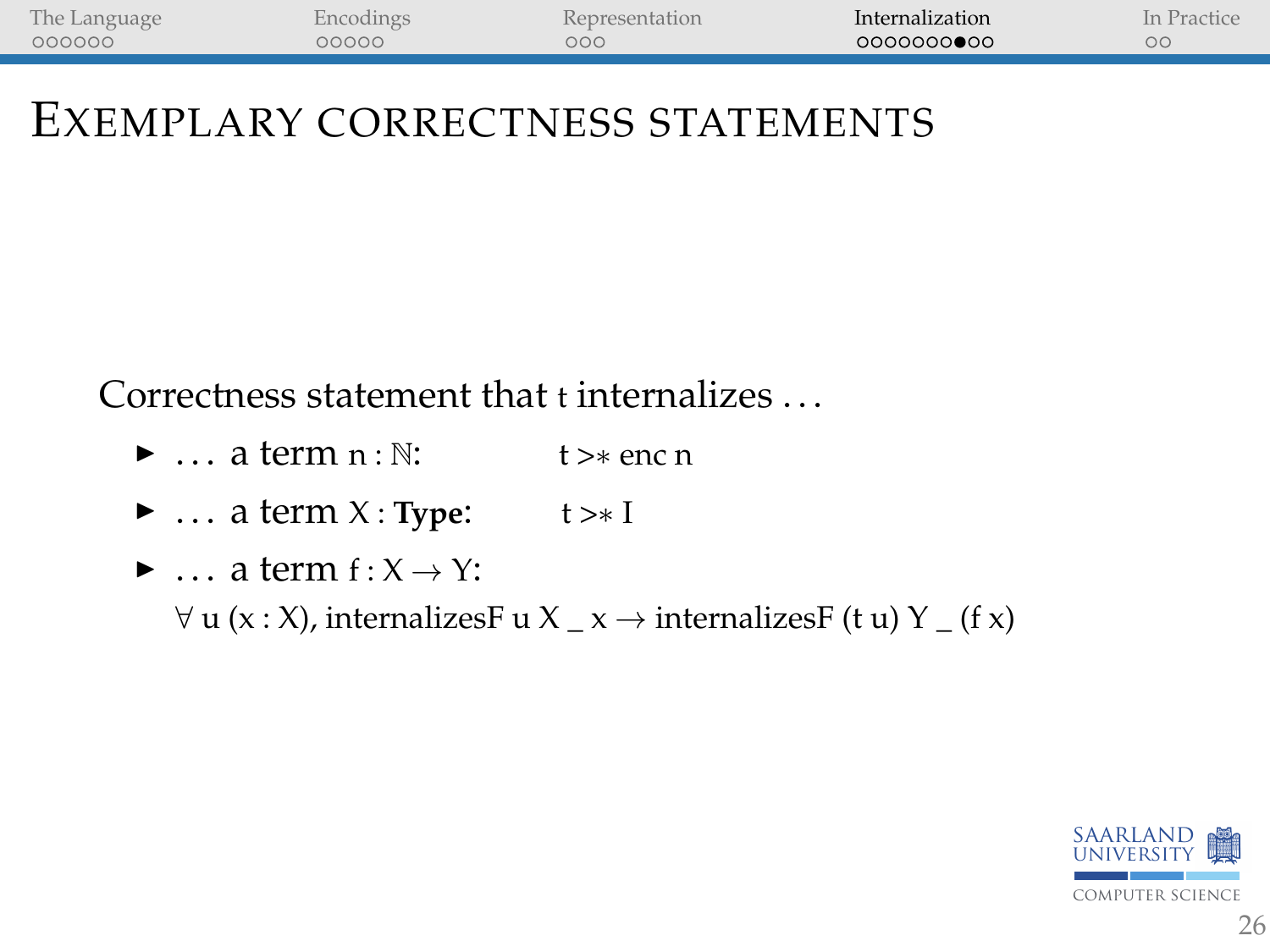| The Language | incodings | Representation | Internalization | In Practice |
|--------------|-----------|----------------|-----------------|-------------|
| 000000       | 20000     | ooc            | 0000000000      | ОC          |

```
INTERNALIZEDCLASS
```

```
Class internalizedClass (X : Type) (ty : TT X) (x : X) :={
   internalizer : term ;
   proc_t : proc internalizer ;
   correct t : internalizesF internalizer ty x
 }.
```
**Definition** int  $(X : Type)$  (ty : TT X)  $(x : X)$  (H : internalizedClass ty x) :=internalizer. Global Arguments int  $\{X\}$   $\{tv\}$  x  $\{H\}$ : simpl never.

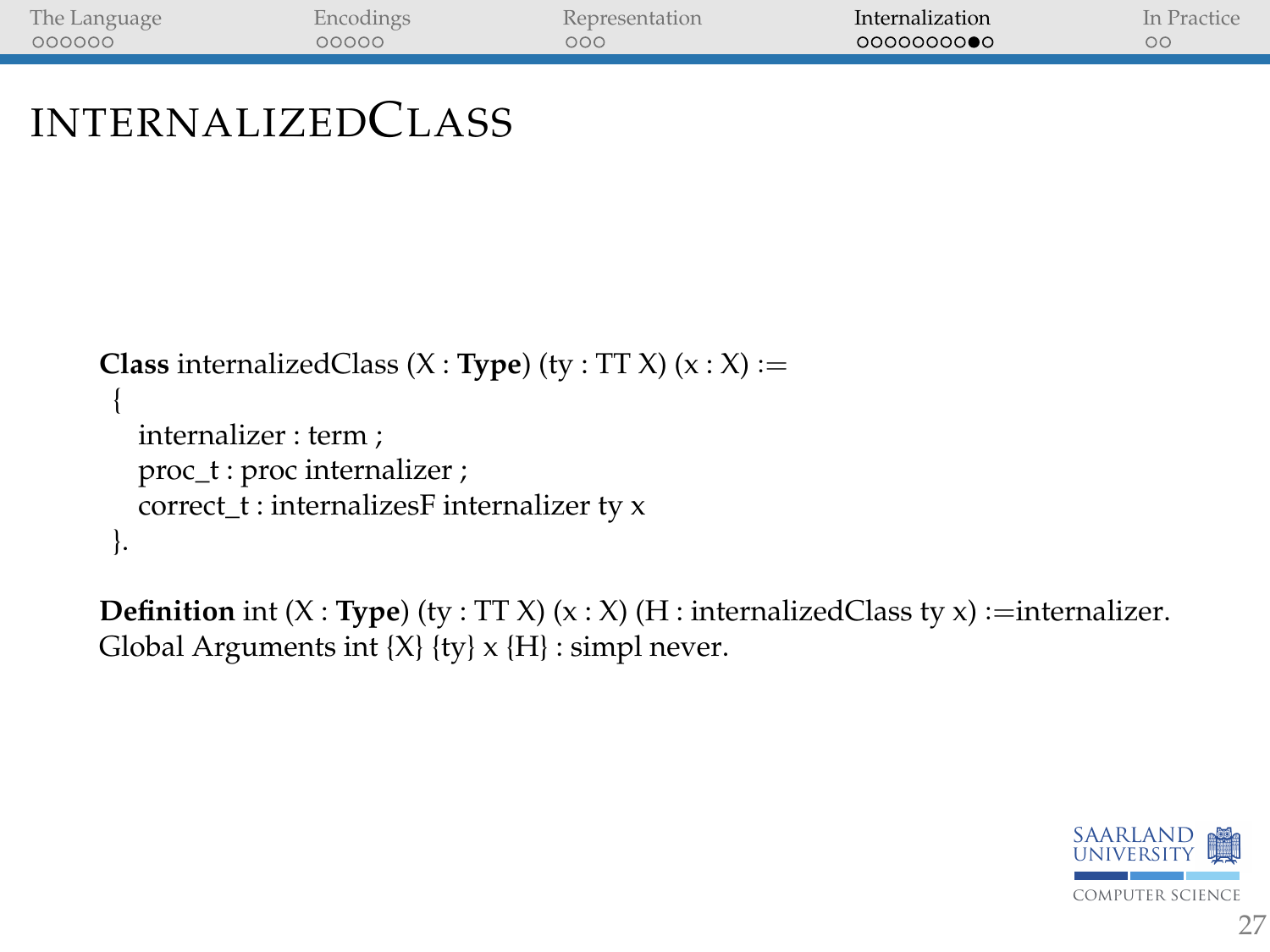| The Language | incodings | Representation | Internalization | Practic.<br>In |
|--------------|-----------|----------------|-----------------|----------------|
| 000000       | 20000     | рос            | 000000000       | ОC             |
|              |           |                |                 |                |

## A FINAL HACK

```
Instance term_eva :
   internalizedClass (TyB \mathbb{N} \rightarrowTyB term \rightarrowTyB (option term)) eva.
```
Better:

```
Notation "'internalized' f" :=
 (internalizedClass ltac:(let t :=type of f in let x :=toTT t in exact x) f)
 (at level 100, only parsing).
```
**Instance** term\_eva : internalized eva.

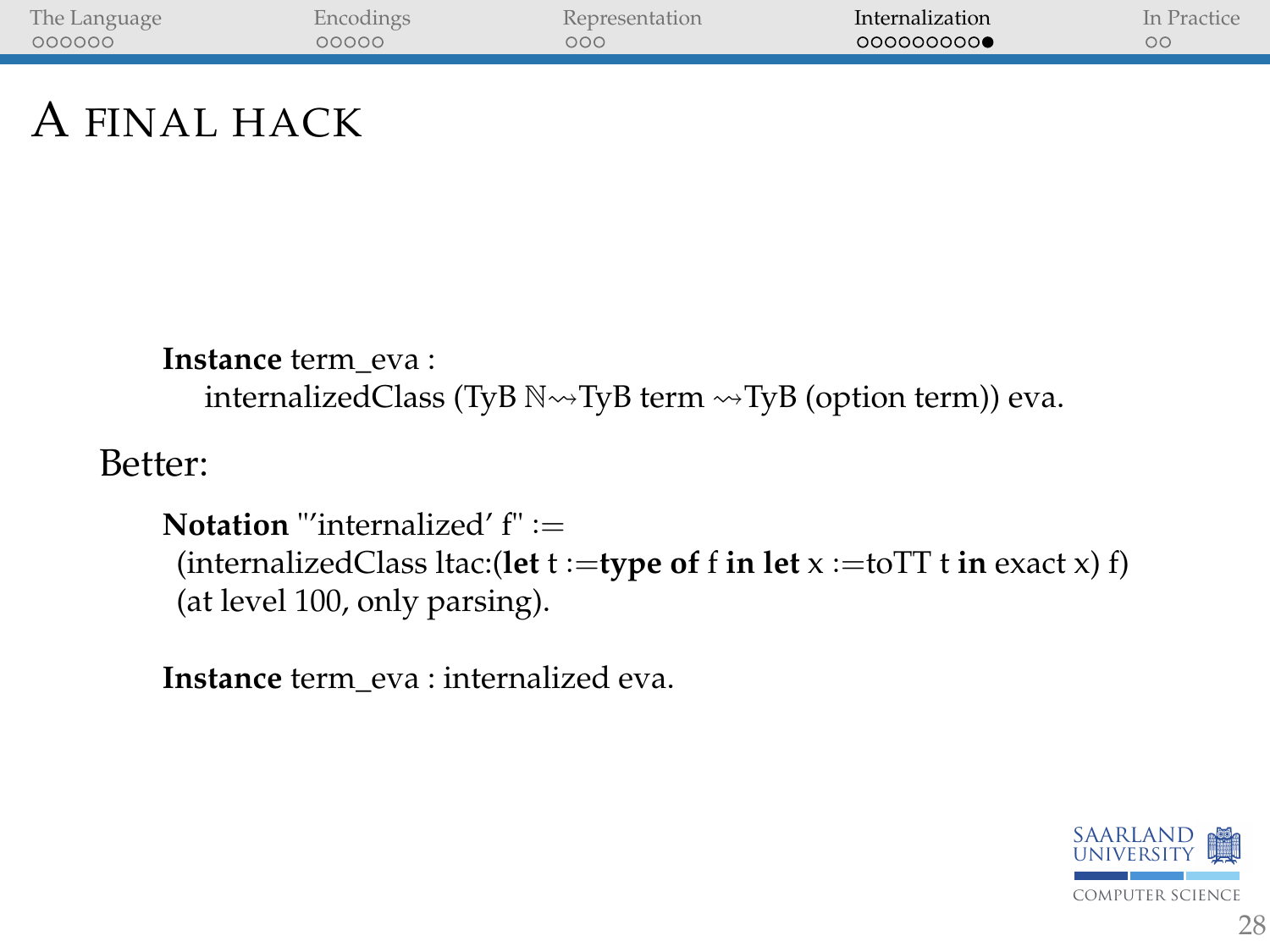<span id="page-28-0"></span>

| The Language | Encodings | Representation | Internalization | In Practice |
|--------------|-----------|----------------|-----------------|-------------|
| 000000       | 00000     | 000            | 0000000000      |             |
|              |           |                |                 |             |

# COMPUTABILITY THEORY

| Formalization                        | <b>Thesis</b> | Framework |
|--------------------------------------|---------------|-----------|
| <b>Natural Numbers</b>               | 110           | 60        |
| Equality on terms and $\mathbb N$    | 85            | 46        |
| Lists                                | 230           | 113       |
| Substitution and Self Interpretation | 209           | 74        |
| Inverse Encoding of N                | 37            | 9         |
| In Total                             | 777           | 319       |